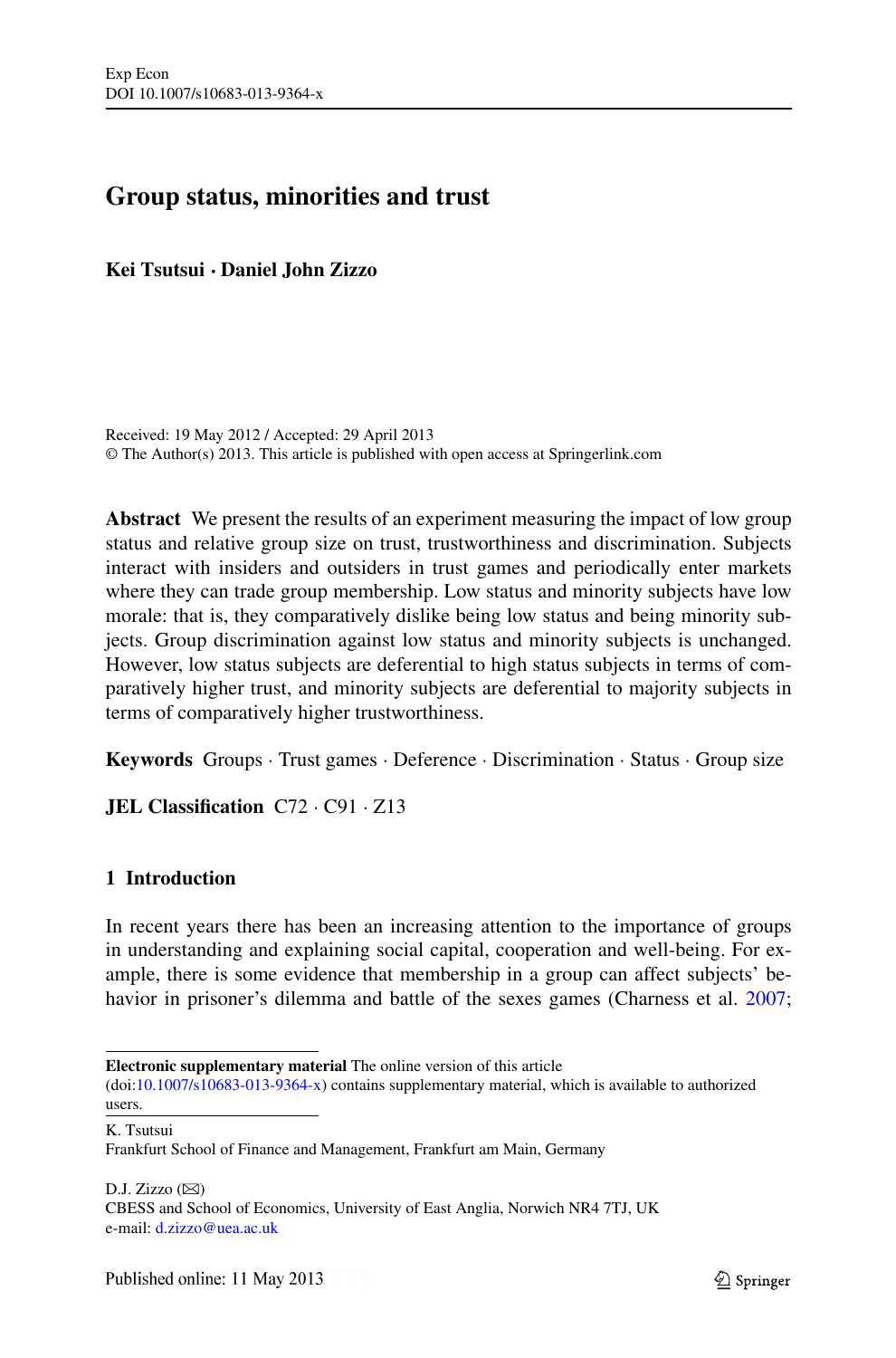Goette et al. [2006](#page-28-1)), in the public goods game (e.g., Tan and Bolle [2007\)](#page-29-0), in bargaining settings (Hargreaves Heap and Varoufakis [2002](#page-28-2); Zizzo [2003\)](#page-29-1), two person sequential games (Chen and Li [2009](#page-28-3)), trust games (Hargreaves Heap and Zizzo [2009\)](#page-28-4) and in coordination games (Chen and Chen [2010](#page-28-5)). Intergroup bias forms naturally already with children (e.g., Sherif [1967;](#page-29-2) Files et al. [2010\)](#page-28-6), and group identification has been hypothesized to be a source of individual well-being (e.g., Akerlof and Kranton [2002](#page-27-0)); indeed, there is some neurobiological evidence that being a member of a group produces an endorphin rush (see Dunbar [2006](#page-28-7)).

The starting point of this paper is that, almost pervasively, groups come in different relative sizes and/or social status. When there is discussion of ethnic conflict, for example, this is often phrased along the lines of majorities and minorities.<sup>1</sup> Similarly, perceptions of different social status are often perceived to accompany members of different groups: $<sup>2</sup>$  $<sup>2</sup>$  $<sup>2</sup>$  for example, within an organization, members of a given team or of</sup> an 'old boys and/or girls network' being given status that other teams or those who are not in the elite network within the same organization do not have; or, more generally, Ivy League graduates vs. graduates from a local community college; or members of different castes in the traditional Hindu societal structure (BBC [2007](#page-27-1)). In some cases majority and minority status coincide with high and low status respectively: for example, domestic nationals versus perceived foreigners that are deemed of low status (e.g., Costello and Hodson [2011](#page-28-8)). Recent policy measures in both western Europe and United States have come under scrutiny for the extent to which they may hide, or institutionalize, intergroup discrimination by domestic nationals with respect to immigrant minorities made by foreign nationals.<sup>3</sup> In Japan, the segregation between the ordinary citizens who belonged to four recognized ranks (samurai warriors; farmers; artisans and trade people) and the minority outsiders were institutionalized in the sixteenth century. The discrimination against the outcast group still exists nowadays (Sugimoto [2003](#page-29-3)).

<span id="page-1-1"></span><span id="page-1-0"></span>A key step in trying to understand the implications of groups for economies and organizations is then to look at how changing relative group size and/or changing group status affects trust and trustworthiness: this is what we do in this paper. Social identity theory would predict that subjects' feelings of self-worth derive from

<span id="page-1-2"></span><sup>1</sup>For example, Hutu majority and Tutsi minority in Burundi and Rwanda; Sinhalese majority and Tamil minority in Sri Lanka; the French majority and Roma minority in France; the national ethnic majority and the Jewish minority at various times of European history, such as 16th century Spain or Nazi Germany; the black majority and white minority in South Africa at the time of apartheid.

<sup>&</sup>lt;sup>2</sup>Psychological theories that have tried to explain hierarchical group relationships are social identity theory (Tajfel and Turner [2001](#page-29-4)), where lower status groups contribute less to individual social identity therefore leading to differential attitudes; social dominance theory (Sidanius and Pratto [1999\)](#page-29-5), which posits that low status group exhibit less ingroup bias insofar as they see the status differential as legitimate; and system justification theory (Jost and Banaji [1994\)](#page-29-6), in which low status subjects are seen as internalizing beliefs that serve to maintain the status quo, even when detrimental to themselves.

<sup>&</sup>lt;sup>3</sup>Three recent examples are the new controversial anti-immigration policy in Arizona, which is being legally challenged by the Obama administration (Montopoli [2010\)](#page-29-7); the recent waves of anti-Roma raids in France (Brooks [2010\)](#page-28-9); and the curious way in which the U.K. the increase in high fee paying international student numbers is seen as a problem requiring a tightening in immigration policy (Mulholland [2010\)](#page-29-8), at a time in which heavy public funding cuts and broader economic fragility should imply a greater rather than lower need for the income that these students bring.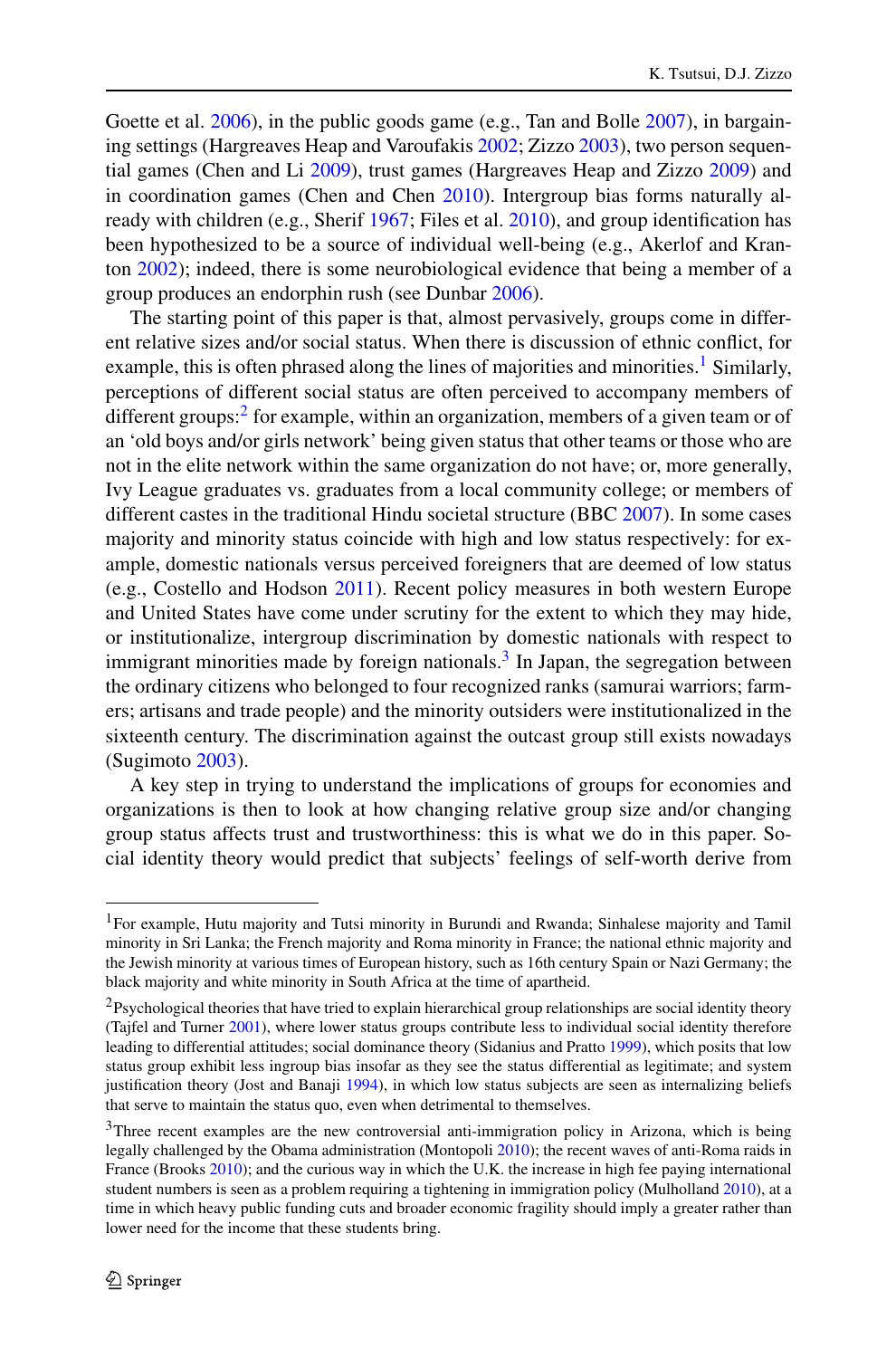being member of a group; low status group membership (or minority group membership insofar as it is perceived as low status) may be associated to lower selfevaluation (and hence psychological value) and to coping strategies that may include deferential behavior towards the high status (or majority) group (e.g. Turner [1975;](#page-29-9) Tajfel and Turner [2001\)](#page-29-4). There is suggestive evidence that this is the case (e.g., Milner [1975\)](#page-29-10), but equally perceptions of minorities as low status may change as minorities develop better self-identities, e.g. with African Americans (Harris and Brown [1971\)](#page-28-10), making interpretation difficult. In empirical work respectively with U.S. and Indian data, Alesina et al. [\(1999](#page-27-2)) and Banerjee et al. [\(2005](#page-27-3)) show that social fragmentation can be negative for public good provision. One specific problem of interpretation is the extent to which though there is a causal link between social fragmentation and social welfare. There is also a question of how, for specific natural groups, results may depend on specific sets of stereotypes associated to the natural groups rather than apparent inter-group preferences, as Fershtman and Gneezy ([2001\)](#page-28-11) find in relation to the separation between Ashkenazic Jews and Eastern Jews (though with males only)[.4](#page-2-0) They may also depend on group-specific social norms (Berger et al. [2011](#page-27-4)) and preferences (Fehr et al. [2008\)](#page-28-12). An experiment with artificial groups can then be ideally placed to identify the causal effect of having minority and low status groups independently of looking at the effect of the stereotypes, social norms and preferences associated to specific natural groups.

<span id="page-2-0"></span>We do so such an experiment in the context of trust games, which is a natural stylized modeling setup for the operation of social capital. For example, in an organizational context, and as noted by Johnson and Mislin ([2008](#page-29-11)), trust is recognized to raise efficiency by lower monitoring costs and turnover and by increasing uncompensated positive behavior from employees. These are normally seen as working in the direction of what Hargreaves Heap and Zizzo [\(2009](#page-28-4); HHZ in what follows) label *positive discrimination*: i.e. greater trust and trustworthiness than what would be expected if there were no partitions of agents into groups.<sup>5</sup> There could also however be what HHZ label *negative discrimination*: i.e. lower trust and trustworthiness than what would be expected if there were no partitions of agents into groups. HHZ found evidence of negative discrimination in their trust game experiment, which suggests that the relationship between groups and social capital may be more complex than usually posited, at least in trust settings.<sup>[6](#page-2-2)</sup>

<span id="page-2-1"></span><sup>&</sup>lt;sup>4</sup>Goette et al. ([2006,](#page-28-1) [2012](#page-28-13)) find evidence of discrimination in a field experiment with Swiss Army platoons, but do not look at issues of minority groups of status.

<span id="page-2-2"></span><sup>5</sup>One can always label the set of all subjects as a group, and so in a sense one could rephrase this as stating that the introduction of *further* sub-groups would lead to *further* trust and trustworthiness within the sub-group relative to the baseline in which no sub-group would exist. The same would be true in an experimental setting, i.e. all subjects in an experimental group could identify themselves as a single group in addition to any further group manipulation; but this does not prevent us from identifying experimentally the effects of having a further group manipulation, and this is what HHZ already do. As a result, we find it simpler to rely just on the standard terminology of talking of either partitioning subjects into groups or not having groups; and we follow others (such as Chen and Li [2009;](#page-28-3) Chen and Chen [2010](#page-28-5) and HHZ) in doing so.

 $6$ Table 2 of Chen and Li ([2009\)](#page-28-3) shows evidence of positive discrimination but, arguably, stronger evidence of negative discrimination in their sequential bargaining games. The findings on negative discrimination stand in contrast with the emphasis by some on positive discrimination (e.g., Brewer [1999\)](#page-28-14).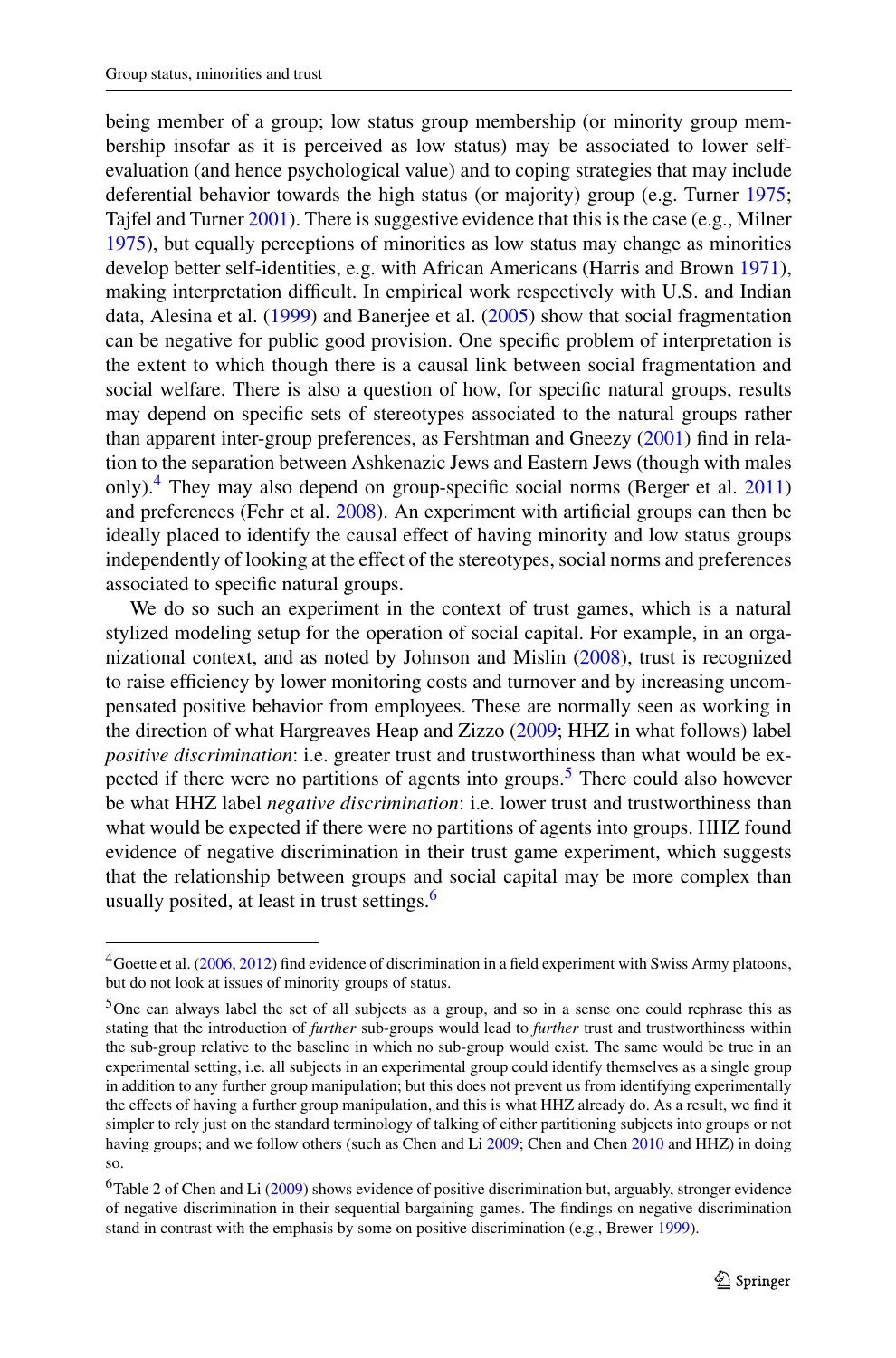Our focus is on a simple, financially incentivized, deception-free behavioral experiment that implements our experimental treatment manipulations in a minimal way. We differ from experimental psychology research looking at relative group size and status effects as the latter's focus is typically (a) on attitudes rather than be-havior (e.g., Ellemers et al. [1992](#page-28-15); Jost and Burgess [2000;](#page-29-12) Lücken and Simon [2005;](#page-29-13) Voci [2006](#page-29-14)); (b) when behavior is involved, deception is systematically used in invoking the connection between responses and behavior (e.g., Sachdev and Bourhis [1985,](#page-29-15) [1991](#page-29-16)); (c) deception is more generally and systematically employed in treatment manipulations and elsewhere in the experimental design (e.g., all the studies listed under parts a and b). This is not to say that this psychological research is not useful: it clearly is; our aim is simply to complement it using an experimental economic methodology.<sup>7</sup> The early experimental research on in-group favoritism (e.g., Tajfel [1970\)](#page-29-17) is also relevant but more distant from what we do, since it neither distinguishes between positive and negative discrimination nor does it look at issues of group size and status.

Experiments with natural groups are less likely to employ deception (e.g., Aberson and Howanski's, [2002](#page-27-5), attitudinal study), but, as noted above, once natural groups as opposed to artificial groups are introduced, the question arises of disentangling what we might label as the 'pure' effect of group membership and intergroup relations from what may be, and often plausibly are, expectations and stereotyping effects at play (e.g., Arifovic et al. [2012](#page-27-6); Liebkind et al. [2008](#page-29-18)). This is what makes employing artificial groups desirable in a first step to identify the pure causal impact of relative size and status.

Our experimental design benchmark is from HHZ. To identify relative group size effects, all we do, relative to the random color group assignment treatment of HHZ, is to vary the group size from the two HHZ groups of 6 subjects each to having one group of [8](#page-3-1) subjects and one group of 4 subjects.<sup>8</sup> We control for absolute group size effects by also having control treatments in which we either pair two groups of 4 subjects each or we pair two groups of 8 subjects each.<sup>[9](#page-3-2)</sup> To identify status effects, all we do is to change the labeling frame we adopt in experimental sessions: rather than talking of a Blue group and a Red group (as we do in the other treatments, finding symmetrical results as HHZ do), we phrase the instructions in terms of a Blue group and in terms of subjects who are "not belonging to any group" or "outsiders to the group". This is a minimal status group manipulation: that of being in a first group and that of being in a second group which is defined purely negatively by *not* being a member of the first group. Such a minimal status group manipulation arguably has the advantage of improving the interpretability of the results relative to stronger manipulations based on entitlements inducing quizzes and/or a public

<span id="page-3-3"></span><span id="page-3-2"></span><span id="page-3-1"></span><span id="page-3-0"></span><sup>7</sup>Glaeser et al. [\(2000\)](#page-28-16) and Fehr et al. ([2003\)](#page-28-17) look at the relationship between survey responses and experimental behavior.

<sup>&</sup>lt;sup>8</sup>We rely on random matching so that each player has equal probability to play with any other player in the laboratory. Section [4](#page-23-0) contains a further discussion.

<sup>9</sup>Larger majorities and smaller minorities are of course of interest for future research, but they are not suitable for a first study since, because of the random matching mechanism needed (see previous footnote), it would reduce considerably the amount of data from insider–outsider interaction, and the likelihood to have the power to detect intergroup discrimination in the lab.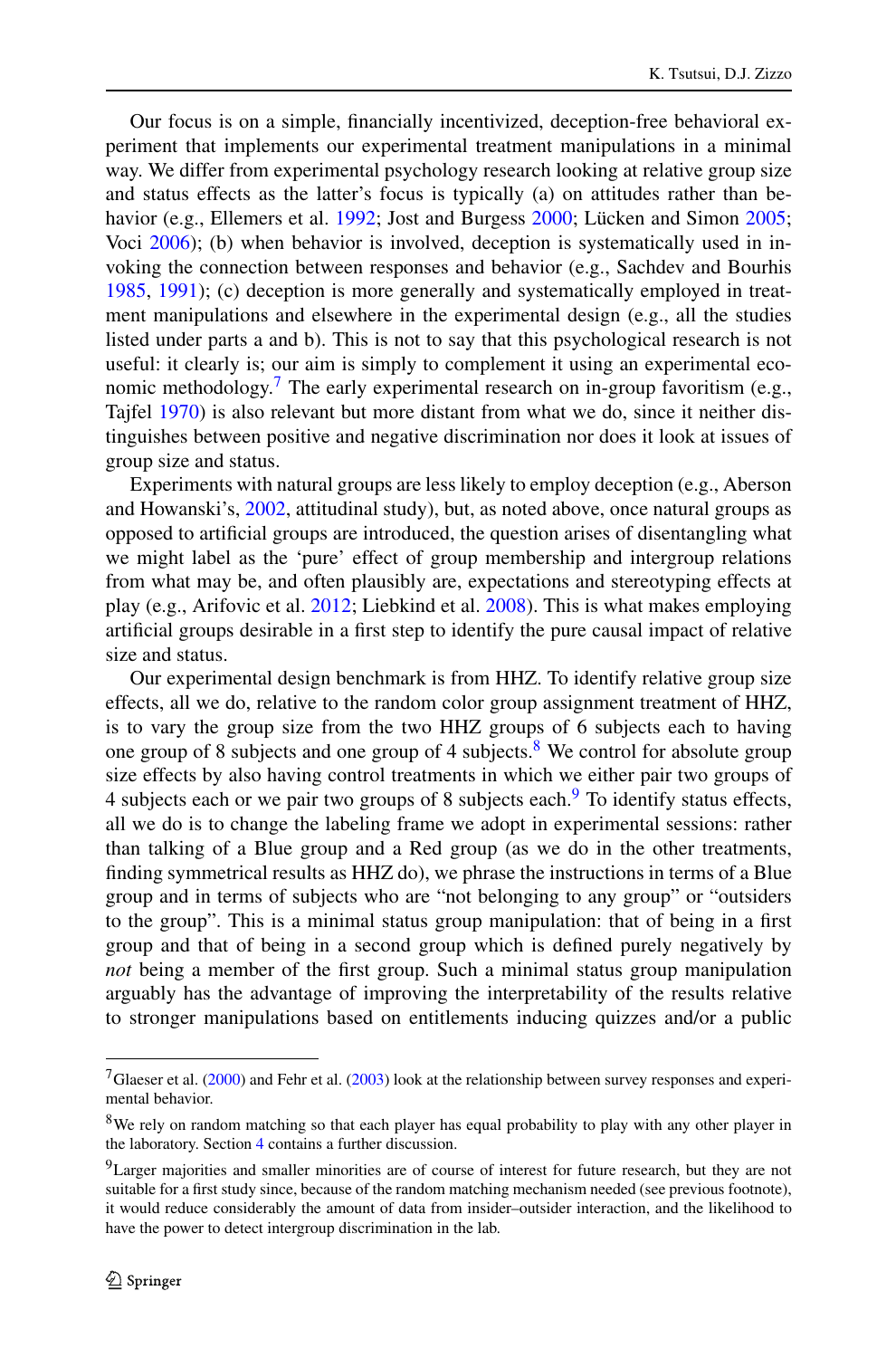ceremony at the end of the experiment. Deservingness perceptions—as induced by quizzes - is an alternative obvious source of differential behavior (e.g., Hoffman and Spitzer [1985](#page-29-19)), and public ceremonies may increase the likelihood of experimenter demand effects driving the results. The subtlety of our cue helps reduce the likelihood of experimenter demand effects; we use a variant of a Holt and Laury ([2002\)](#page-29-20) task as an extra control for whether such effects drive our results, and we find that they do not.<sup>10</sup> It also has external validity. This is because it mirrors the way in which sometimes low status is associated to being perceived as being outsiders to the high status groups, as the *buraku* are relative to the four recognized ranks of traditional Japanese society (Sugimoto, [2003](#page-29-3)).

<span id="page-4-1"></span>To give a preview of key findings, there is evidence of comparatively low morale associated to low status and minority subjects. There is also evidence of deference, in different ways, towards high status and majority subjects respectively. The rest of this paper is organized as follows. Sections [2](#page-4-1) and [3](#page-9-0) present the experimental design and results, respectively. Section [4](#page-23-0) discusses the results, while Sect. [5](#page-27-7) concludes.

#### **2 Experimental design**

#### 2.1 Outline and stage 1

The experiment was conducted in January and February 2010 at the University of East Anglia.<sup>11</sup> Other than for the experimental instructions, the experiment was computerized using the software z-Tree platform (Fischbacher [2007](#page-28-18)). Subjects were mostly students from various subject backgrounds. A total of 312 subjects participated in the 26 sessions. Subjects were randomly seated in the laboratory in partitioned computer terminals. Subjects read the instructions and answered a computerized control questionnaire, to check understanding, before moving on with the tasks. They were advised individually if they gave any incorrect answers. The experimental instructions had a neutral frame (e.g., did not refer to 'trust', 'trusters' or 'trustees') except for the context manipulations specified below. We used 'experimental points' as currency, each worth 4 UK pence (0.04 pounds).

<span id="page-4-2"></span><span id="page-4-0"></span>We had three key experimental treatments, each with two groups per session: two groups frame, one with a majority of 8 subjects and the other with a minority of 4 subjects (*84*); one group frame, with the majority group of 8 being labeled as 'the group' engaging with 4 outsiders (*S4*); one group frame, with the minority group of 4 being labeled as 'the group' engaging with 8 outsiders (*S8*). As controls for the analysis, we also ran two additional treatments: two groups frame of 8 subjects (*88*); two groups frame of 4 subjects (*44*); and we also relied on the no groups (*B*) and the two groups of 6 subjects each with equal frequencies to play with the same and other group members (*66*) treatments reported in HHZ.[12](#page-4-3)

<span id="page-4-3"></span><sup>&</sup>lt;sup>10</sup>See Zizzo [\(2010](#page-29-21)) for a discussion of experimenter demand effects. Section [4](#page-23-0) contains a further discussion of our status manipulation.

<sup>11</sup>The experimental instructions are provided at [http://www.uea.ac.uk/~ec601/MinExpEAppendix2.pdf.](http://www.uea.ac.uk/~ec601/MinExpEAppendix2.pdf)

<sup>&</sup>lt;sup>12</sup> *B* had 5 sessions and 66 had 4 sessions, implying a total of an additional  $9 \times 12 = 108$  subjects for the data analysis. *66* is labeled as C treatment in HHZ; we have changed the labeling to make it more congruent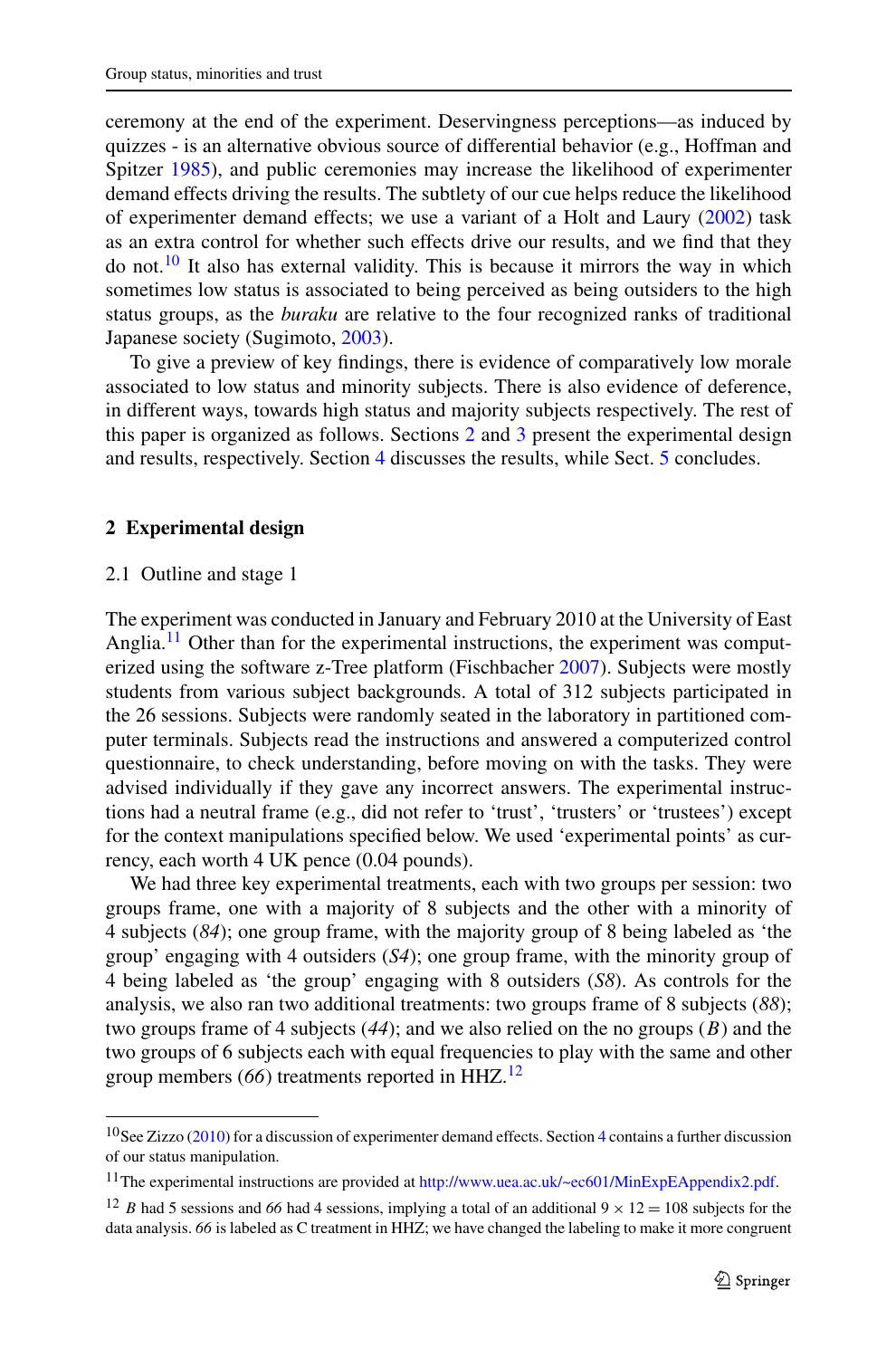At the start of the experiment subjects were randomly assigned to one of two groups, to be made of either 4 or 8 subjects depending on the treatment, and this was common knowledge. In two groups frame treatments, the groups were labeled the Red group and the Blue group.<sup>[13](#page-5-0)</sup> In the one group frame treatments, there are a Blue group and four or eight Not Blue subjects (depending on the treatment) who in the instructions are referred to as "not belonging to any group" or "outsiders to the group".

Our key experimental treatments are those looking at majorities, minorities and difference in status: *84*, *S4* and *S8*. *84* considers the effect of having a majority and a minority framed as providing two group identities of equal status except for the potential implications of being a majority group or a minority group. *S4* and *S8* consider the effect of differential status by having a single group labeled as such, as discussed in the introduction and further in Sect. [4.](#page-23-0) In *S4*, the majority group of 8 is the high status (Blue), framed group and the group of 4 is the unlabeled, low status group (Not Blue); in *S8*, the minority group of 4 is the high status, framed group and the group of 8 is the low status group.

Any difference in behavior from being in the majority or in the minority may however not be due to any majority-minority effect (whether or not combined with a 1 group frame effect) but rather to the absolute size of the group (4 or 8 subjects). In *44* and *88* there are no majorities and minorities, but by having groups of 4 (in *44*) and of 8 (in *88*) we are able to control for absolute group size effects. *44* and *88* do however change the absolute number of people participating to each experimental session (8 and 16, respectively, relative to the 12 of the other treatments), and to control for this as well we can employ the experimental data from *66* in HHZ. Finally, there is a question about what would happen if there were no groups, and the *B* treatment from HHZ provides such a useful baseline.

Each session was divided into four stages plus four additional behavioral tasks, and the overall experimental sequence and set of treatments is summarized in Table [1.](#page-6-0)

# 2.2 Stage 1

Stage 1 had three rounds of a Berg et al. [\(1995](#page-27-8)) basic trust game and was common to all treatments. It aimed to provide subjects practice and experience with trust games. The truster (the 'First Mover') received 24 experimental points and chose how many points (if any) to give to the other person and how many (if any) to keep. All the points given were multiplied by a *conversion rate* of 3 before they were received by the trustee (the 'Second Mover'). The trustee then decided how much (if any) to keep and how much (if any) to return to the truster. Subjects were matched randomly

<span id="page-5-0"></span>with that of our experimental treatments. Using two treatments from HHZ as baselines is especially useful as the subject samples were comparable, as (a) they were run in the same university and so with the same kind of subject pool and (b) the same experimenter (namely, the first author of this paper) materially conducted both our experimental sessions and those reported in HHZ.

<sup>&</sup>lt;sup>13</sup>In treatment 84, three sessions were run with the Red group as the majority group and three with the Blue group as the majority group. Hence the numbers subjects in the Red and Blue are the same in the all two frame treatments.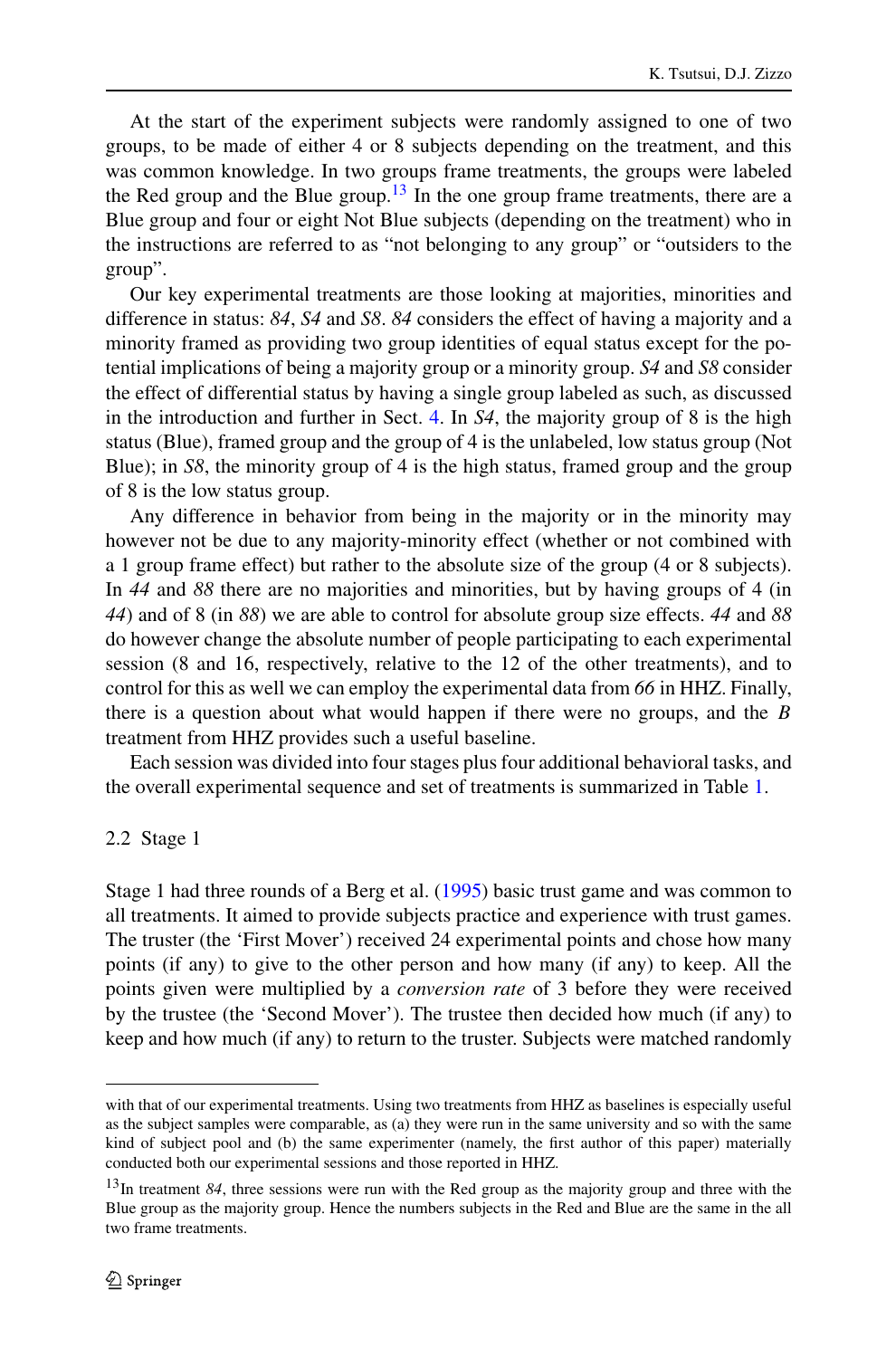| Treatment             | Two frames |                                           | One frame                                 |          | No frame         |  |  |
|-----------------------|------------|-------------------------------------------|-------------------------------------------|----------|------------------|--|--|
|                       | Blue       | Red                                       | Blue                                      | Not Blue |                  |  |  |
| Main treatments       |            |                                           |                                           |          |                  |  |  |
| 84                    | 8(4)       | 4(8)                                      |                                           |          |                  |  |  |
| S4                    |            |                                           | 8                                         | 4        |                  |  |  |
| S8                    |            |                                           | 4                                         | 8        |                  |  |  |
| Control treatments    |            |                                           |                                           |          |                  |  |  |
| B                     |            |                                           |                                           |          | 12               |  |  |
| 66                    | 6          | 6                                         |                                           |          |                  |  |  |
| 44                    | 4          | $\overline{4}$                            |                                           |          |                  |  |  |
| 88                    | 8          | 8                                         |                                           |          |                  |  |  |
| Experimental sequence |            | Task                                      |                                           |          | Number of rounds |  |  |
| Stage 1               |            | Trust games                               |                                           |          | 3                |  |  |
| Stage 2               |            | Market 1 or Waiting Period 1, trust games | 6                                         |          |                  |  |  |
| Stage 3               |            |                                           | Market 2 or Waiting Period 2, trust games |          |                  |  |  |
| Stage 4               |            |                                           | Market 3 or Waiting Period 3, trust games |          |                  |  |  |

<span id="page-6-0"></span>**Table 1** Experimental treatments and experimental sequence

*Notes*: In the top two panels, the number of subjects in each group (or everyone in the experimental session, for the *B* treatment) is listed (in the *84* treatment, either the Blue group has 8 subjects and the Red group 4 subjects, or vice versa). Regarding the bottom panel, at the start of each of stages 2, 3, and 4, the experiment had a waiting period in the *B* treatment, and markets for group(s) in the *66*, *88*, *44*, *84*, *S8* and *S4* treatments (technically, there were two markets, one to pay for membership of each of the two groups)

and anonymously each round.<sup>14</sup> The only information they received was about their round co-player's decision and about their own round earnings; in treatments with groups, they had no information about the color group of co-players.

# 2.3 Stages 2 through 4

<span id="page-6-1"></span>*Trust games* In stages 2, 3 and 4 subjects played six trust games as in stage 1, but with the following differences. Each round trusters were allocated 48 points rather than the 24 of stage 1. In each round they were randomly matched with another participant in the room, and informed whether the co-player belonged to the Blue group or to the Red group or to no group, though they were not told their identity. They were assigned three times the role of trusters and three times that of trustees. They were provided, on a round-by-round basis, with a table containing information on average giving rates and average return rates by members of each group (or "not

<sup>&</sup>lt;sup>14</sup>They were asked to make decisions within 1 minute and a half, and a small clock on the computer display informed them of how much time they had. In practice, however, they could take more, though they rarely did.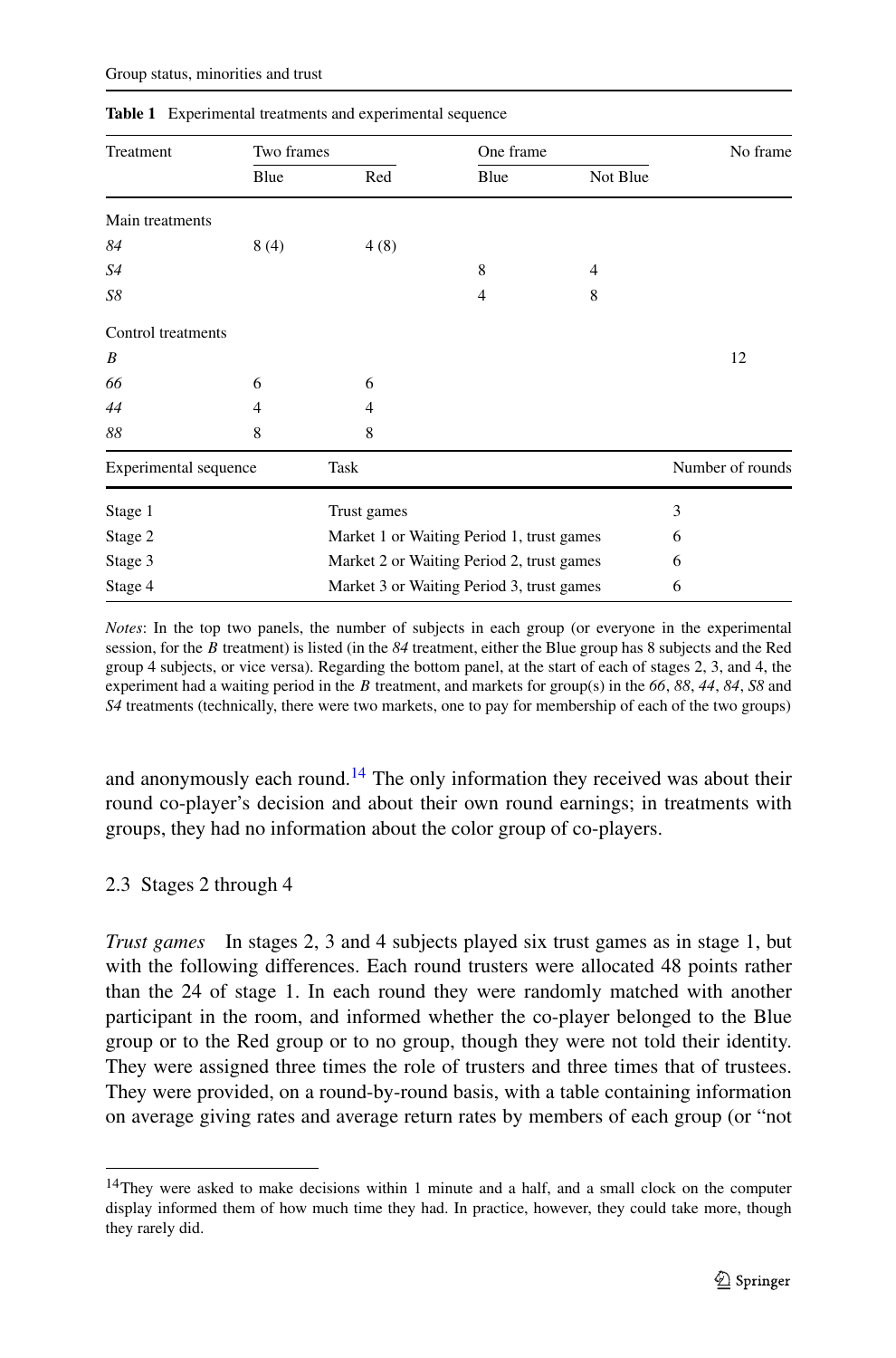belonging to any group") with respect to insiders and outsiders.<sup>[15](#page-7-0)</sup> In addition, they received a summary table with average giving and return rates for each stage from the second onwards by members of each group with respect to insiders and outsiders.

*Market for groups phase* Before stages 2, 3 and 4 of the trust games were played, there was a market for groups as in HHZ. Subjects had an endowment of 48 points. In the two groups frame treatments, they were first asked to state whether, if they could choose and both options were free, they would rather stay in their group or switch to the other. If he or she stated they would rather switch, then they became a potential buyer for the membership of the other group and they were asked how much they were willing to pay to swap places with a member of the other group. They could state any value between 0 and 48 points, the value of their endowment. If the subjects stated they would rather stay, they became a potential seller of group membership and were asked to state how much they would need to be paid by a member of the other group in order to swap places, again with an upper limit of 48 points. Subjects could also state that they were not willing to switch group at any price within the allowed range (0 to 48 points).

The one group frame treatments were identical in structure but the instructions were framed in terms of being in or out of the Blue group. For all treatments, the market then operated as a Walrasian clearinghouse, where the price was set so that the number of sellers was equal to the number of buyers of membership of the other group. Whenever there was a range of possible market-clearing prices, the lowest market-clearing price was chosen. As in HHZ, the mechanism only operated by swapping players between groups, so that each group remained with the same number of subjects throughout the experiment. $16$ 

# 2.4 End of experiment tasks

<span id="page-7-0"></span>At the end of the experiment we had four behavioral tasks presented in randomized order and aimed to try to measure risk aversion, loss aversion, ambiguity aversion and sensitivity to experimenter demand.<sup>17</sup> They corresponded to (a) a standard Holt and Laury ([2002\)](#page-29-20) questionnaire in the domain of gains; (b) an equivalent task in the domain of losses; (c) an ambiguity aversion task; and (d) a sensitivity to experimenter demand task. The tasks details are provided in the experimental instructions. The number of times subjects choose the safer option can be taken as a measure of risk attitude in task a. Task b consisted in a set of choices between risky options as in a, but framed in terms of losses rather than in gains; we combine task a choices of the safer option with task b choices of the riskier option to get a proxy for degree of loss aversion.<sup>18</sup> Task c followed the lead of Engle-Warnick and Laszlo  $(2006)$  $(2006)$ 

<span id="page-7-3"></span><span id="page-7-2"></span><span id="page-7-1"></span><sup>&</sup>lt;sup>15</sup>We provided this information for comparability with Hargreaves Heap and Zizzo ([2009\)](#page-28-4). It enables us to enhance the scope for learning in repeated group interaction where subjects know how subjects are faring. As it could inadvertently set a norm or target amount of trust that the subjects might try to meet in later rounds, though, future research could consider giving subjects no or less feedback.

<sup>16</sup>Subjects were told that they should make their market decisions within four minutes.

<sup>17</sup>Due to a computer failure, we were not able to collect this data for one session of treatment *88*.

<sup>&</sup>lt;sup>18</sup>A loss aversion subject would be risk loving in the domain of losses while being risk averse in the domain of gains.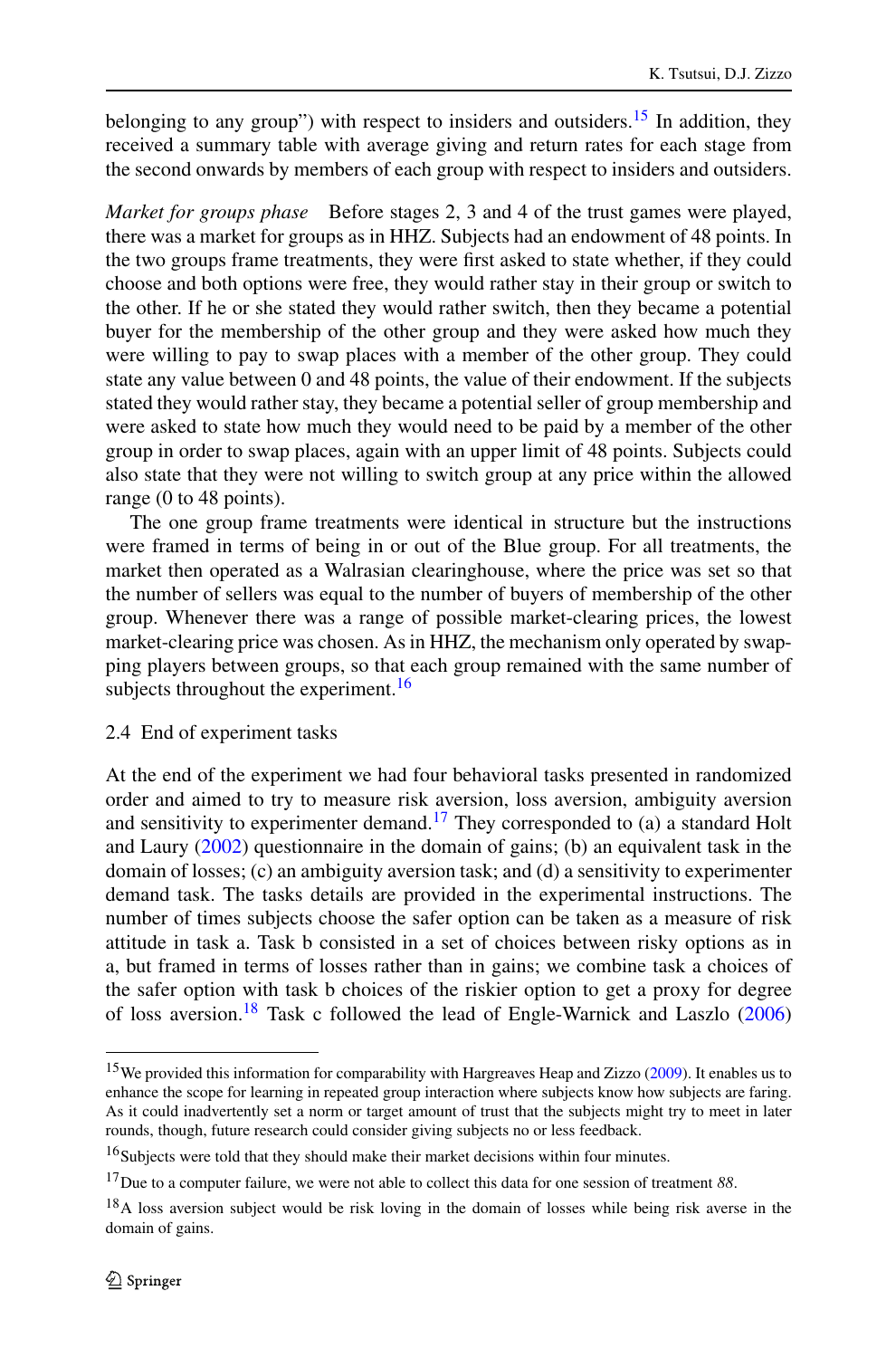and offered a choice between an increasingly ambiguous lottery and the same lottery disambiguated but at a price in terms of lower expected value. The number of times subjects went for the unambiguous measure can be used as a measure of ambiguous aversion.

Task d presented an option between two lottery choices, one increasingly dominated by the other; the dominated option was characterized by a smiley face and a sentence stating that "it would be nice if some of you were to choose" such an option. The nudge provided towards choosing the dominated lotteries was significant by the standard of what we know about experimenter demand effects (see Zizzo [2010\)](#page-29-21), abbreviated as EDE in what follows, with the smiley face providing a social cue to interpret the sentence being provided. It provided a clear cue for subjects to behave in a way compliant to experimenter demand, even when they need to pay money to do so, and as such it is a measure of sensitivity to  $EDE<sup>19</sup>$  $EDE<sup>19</sup>$  $EDE<sup>19</sup>$  It is not just a generic measure of conformism since the nudge clearly comes from the experimenter. As a result, we measure the degree of EDE sensitivity as the number of dominated options choices being made. Zizzo and Fleming [\(2011](#page-29-22)) used a psychological questionnaire instrument and a combination of a dictator and money burning game as alternative measures to capture EDE sensitivity; relative to the first measure, our Holt and Laury variant measure had the advantage of providing an incentivized measure; relative to the second measure, and given the interpersonal nature of our experiment and potential spillovers across tasks, it had the advantage of not involving actions affecting other subjects in the experiment.

# 2.5 Payments

<span id="page-8-0"></span>Each session lasted around 75 minutes. The average earnings were 14.39 UK pounds per subject (approximately 22–23 US dollars). Payment was based on the earnings from each of the markets; plus those from a randomly chosen round from each of the four stages; plus those from one of the ten choices for each of the end of experiment tasks, with any relevant lottery being played out by the computer. Subjects were privately paid and left the laboratory one at a time in an order designed to minimize the likelihood of seeing each other.

<sup>&</sup>lt;sup>19</sup>An alternative interpretation of our behavioral measure is that it captures subjects being nice towards the experimenter as opposed to a form of experimenter demand effect. The problem with this argument is that being nice towards the experimenter could precisely be interpreted as a form of experimenter demand effect; while the argument that the manipulation simply captures subjects being nice, i.e. altruistic, does not explain why it does not correlate with greater average trust or trustworthiness. Furthermore, the fact that face based stimuli are sufficient to induce compliant behavior (e.g., Bateson et al. [2006](#page-27-9); Burnham and Hare [2007](#page-28-20); Haley and Fessler [2005](#page-28-21)) makes clear that such visual aids are effective in providing social meaning towards the choice of the dominated option. Note that we could not say that "it would be nice if *all* of you were to choose" the dominated option, since this sentence would in fact have been deceptive given our experimental goals (the usefulness of the measure is in having a distribution of subjects based on the measure).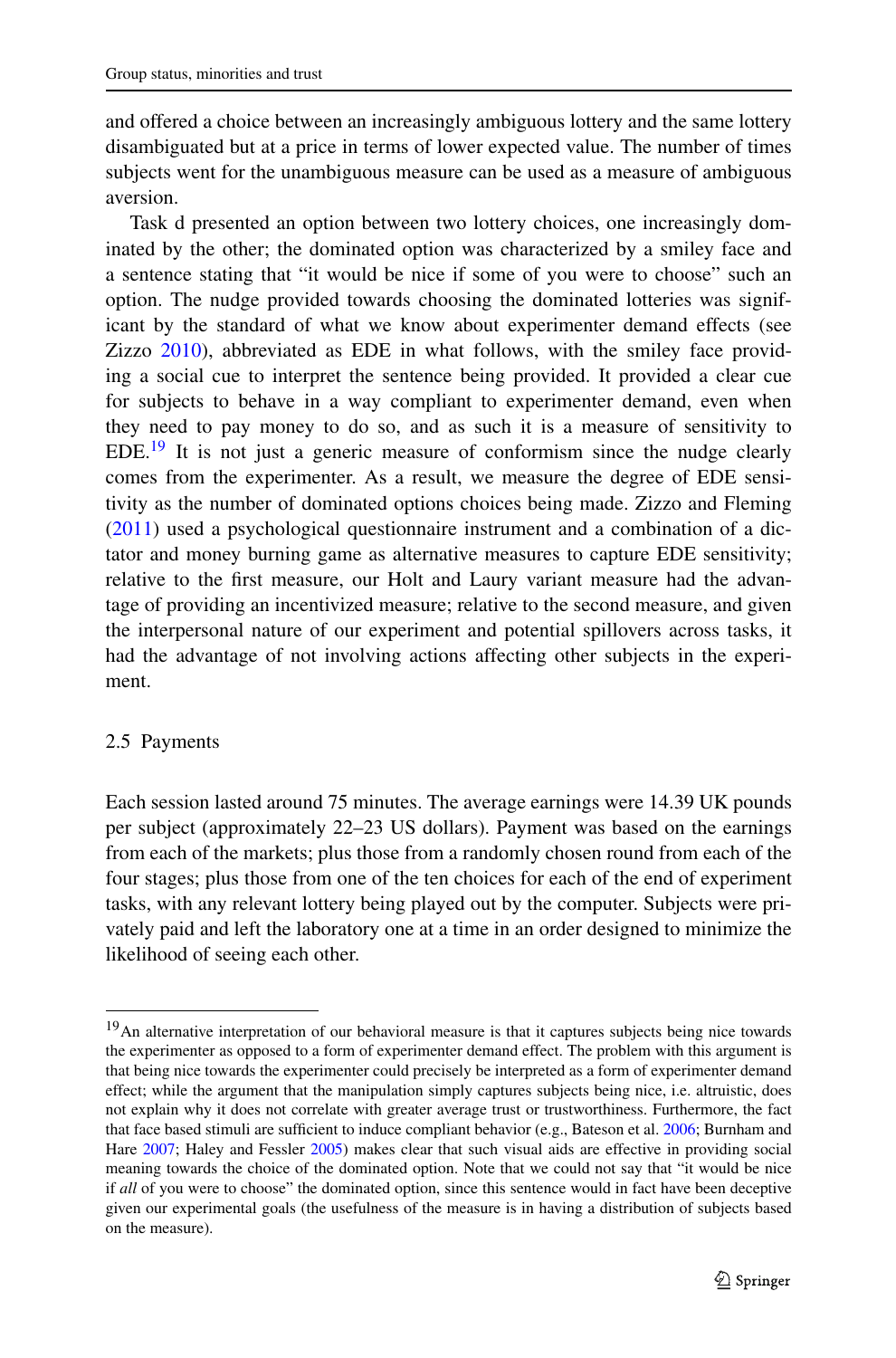### 2.6 Relationship to baseline treatments from HHZ

The *66* treatment was identical in stages 1 through 4 structure to that of our experimental treatments under a two groups frame, with the key difference being that there were two groups of six subjects. $20$ 

The *B* treatment had 12 subjects per session as the *66*, *84*, *S8* and *S4* treatments. There was no assignment to groups. Stage 1 was identical to stage 1 of the other treatments. Stages 2, 3 and 4 had no market for groups. In its place, at the beginning of each of stages 2, 3 and 4, there was a two minutes waiting period, at the start of which subjects were paid an additional 48 points. This was meant to mirror the other treatments, both by providing the same money amounts and by creating a temporal wedge between trust game tasks. Stage 2, 3 and 4 trust games were as in the other treatments, to mirror the information provided in stages 2, 3 and 4 of the other treatments, the computer screen displayed information on average giving rate and average return rate, with a summary table on average giving and return rates from stage 2 onwards being provided at the end of each stage. None of the HHZ treatments tried to control for risk aversion, loss aversion, ambiguity aversion and experimenter demand sensitivity by the means of end of experiment tasks.

# <span id="page-9-0"></span>**3 Experimental results**

3.1 Giving and return rates<sup>[21](#page-9-2)</sup>

We define the *giving rate* as the fraction of the endowment given by trusters to trustees, and the *return rate* as the fraction of the amount received by trusters which is returned by the trustees to the trusters (where the amount received by trustees is 3 times what was given in all treatments).

<span id="page-9-4"></span><span id="page-9-1"></span>Figure [1](#page-10-0) displays giving and return rates in the key treatments (*84*, *S8* and *S4*) highlighting the role of majorities, minorities and one group framing.<sup>[2](#page-10-1)2</sup> Table 2 displays giving and return rates across stages in all treatments, including the various controls. Table [3](#page-11-0) employs regression analysis on mean Stage 2–4 giving and return rate by each subject to verify treatment effects and the role of possible covariates.

<span id="page-9-3"></span><span id="page-9-2"></span><sup>&</sup>lt;sup>20</sup>A second small difference concerned the matching rule. HHZ's matching rule ensure that in every stage subjects were precisely matched the same number of times with insiders and outsiders, although this implied that the likelihood of being rematched with insiders and outsiders was slightly different. We could not retain this constraint with the uneven number of subjects in our key treatments and so we opted instead for pure random matching in our experiment, with any other subject in the room being equally likely to be matched with any given subject, no matter the group.

 $21$ Throughout the paper, in bivariate tests statistical significance is estimated by treating session averages as the unit of observation, in order to control for possible non-independence of choices within each session. Also throughout the paper, all reported tests are two tailed except where otherwise specified

 $22$ We verified whether there is any difference in giving and return rates between the three sessions where the Blue group was the majority group and the three sessions where the Red group was the majority group. While samples are too small to make meaningful comparison  $(n = 6)$ , the only difference reaching significance is between average return rates (Mann–Whitney *P* = 0*.*05) but this is only different by around 3–4 % and it is so already from stage 1.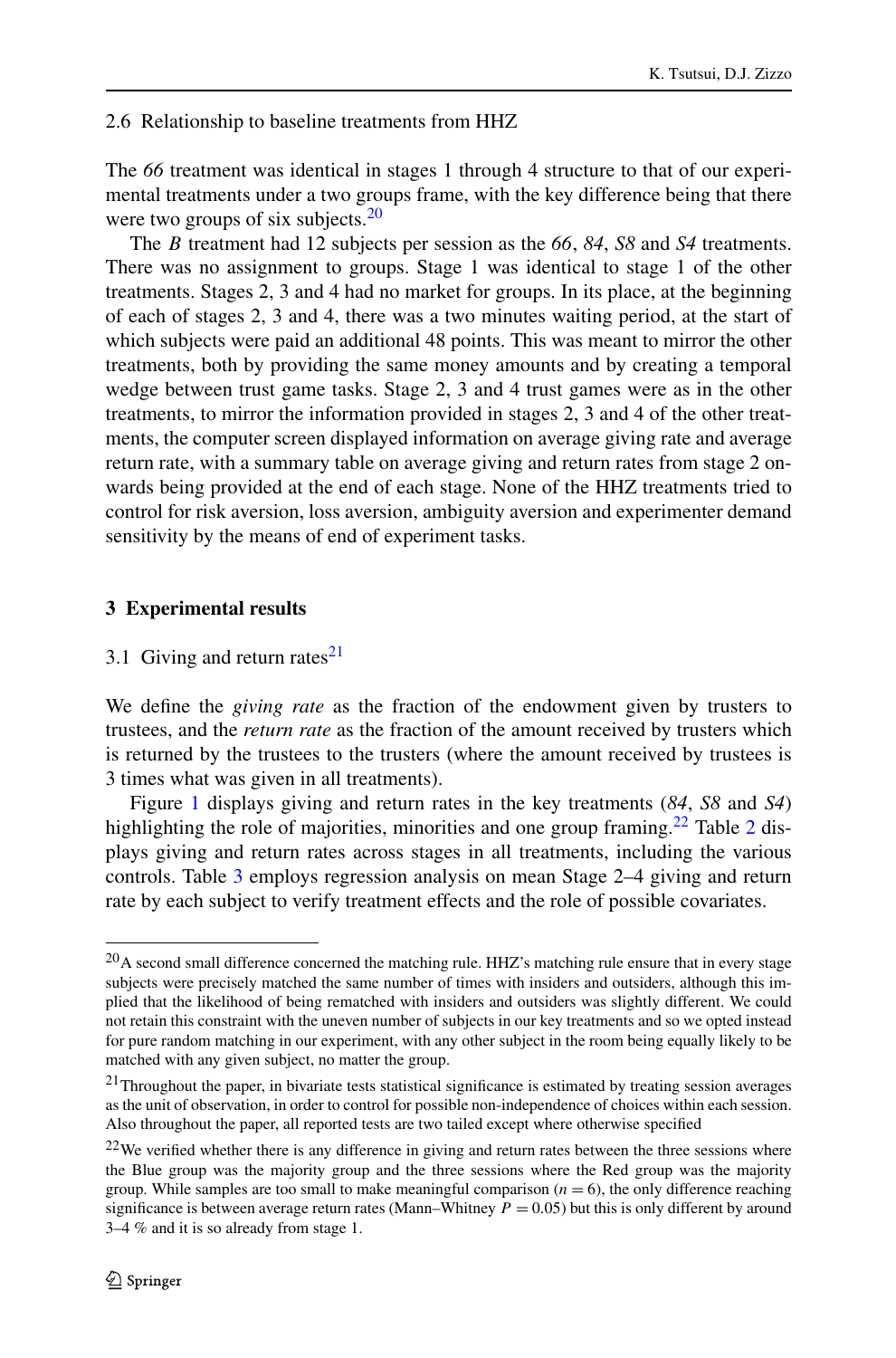<span id="page-10-0"></span>



|                        | B     | 66    | 88    | 44    | 84    | S8    | S4    |
|------------------------|-------|-------|-------|-------|-------|-------|-------|
| Stage 1 giving rate    | 0.562 | 0.457 | 0.433 | 0.350 | 0.367 | 0.477 | 0.413 |
| Stage 2–4 giving rate  | 0.558 | 0.369 | 0.316 | 0.303 | 0.305 | 0.318 | 0.275 |
| to own group members   |       | 0.449 | 0.348 | 0.344 | 0.333 | 0.334 | 0.319 |
| to other group members |       | 0.288 | 0.289 | 0.249 | 0.265 | 0.296 | 0.213 |
| Stage 1 return rate    | 0.318 | 0.219 | 0.270 | 0.304 | 0.226 | 0.270 | 0.238 |
| Stage 2–4 return rate  | 0.252 | 0.153 | 0.173 | 0.157 | 0.166 | 0.189 | 0.163 |
| to own group members   |       | 0.200 | 0.185 | 0.187 | 0.177 | 0.204 | 0.170 |
| to other group members |       | 0.106 | 0.161 | 0.110 | 0.148 | 0.168 | 0.151 |

<span id="page-10-1"></span>**Table 2** Giving and return rates

Regressions 1 and 2 refer to giving rates when subjects play with own and other group members respectively. Regressions 3 and 4 are on return rates. In the regressions, error clustering is used to take into account the possible non-independence of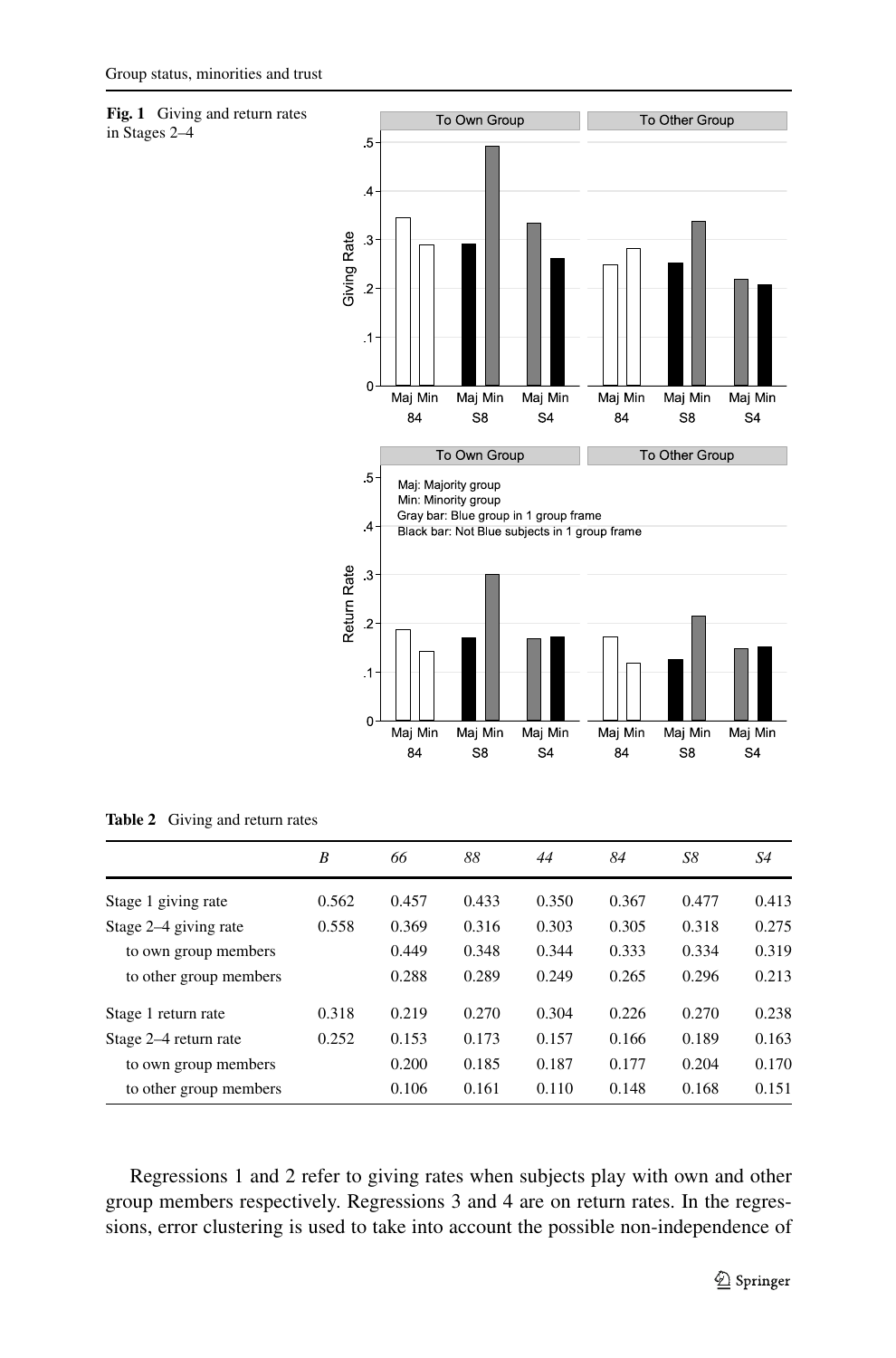| Regressions on stage    |                        | Regression 1 (to own group) |                  | Regression 2 (to other group) |                               |                  |  |  |
|-------------------------|------------------------|-----------------------------|------------------|-------------------------------|-------------------------------|------------------|--|--|
| 2–4 mean giving rate    | $\beta$                | $\boldsymbol{t}$            | $\boldsymbol{p}$ | $\beta$                       | $\boldsymbol{t}$              | $\boldsymbol{p}$ |  |  |
| Stage 1 giving rate     | 0.424                  | 7.93                        | 0.000            | 0.293                         | 5.51                          | 0.000            |  |  |
| Stage 1 return rate     | 0.143                  | 1.92                        | 0.064            | 0.242                         | 3.32                          | 0.002            |  |  |
| Group                   | $-0.059$               | $-0.72$                     | 0.477            | $-0.214$                      | $-3.16$                       | 0.003            |  |  |
| GroupOf8                | $-0.061$               | $-0.63$                     | 0.536            | 0.012                         | 0.20                          | 0.841            |  |  |
| GroupOf4                | $-0.040$               | $-0.43$                     | 0.669            | $-0.017$                      | $-0.29$                       | 0.771            |  |  |
| Majority                | $-0.010$               | $-0.13$                     | 0.899            | $-0.045$                      | $-1.15$                       | 0.258            |  |  |
| Minority                | 0.020                  | 0.29                        | 0.774            | 0.061                         | 1.27                          | 0.211            |  |  |
| NotBlue                 | $-0.117$               | $-2.17$                     | 0.037            | $-0.048$                      | $-0.98$                       | 0.335            |  |  |
| Gender                  | $-0.040$               | $-1.34$                     | 0.190            | $-0.004$                      | $-0.12$                       | 0.904            |  |  |
| EcMgt                   | $-0.012$               | $-0.40$                     | 0.695            | $-0.021$                      | $-0.89$                       | 0.380            |  |  |
| UK                      | 0.062                  | 2.00                        | 0.053            | 0.039                         | 1.77                          | 0.086            |  |  |
| China                   | 0.015                  | 0.30                        | 0.764            | $-0.023$                      | $-0.55$                       | 0.588            |  |  |
| Age                     | 0.000                  | $-0.14$                     | 0.890            | 0.002                         | 1.09                          | 0.284            |  |  |
| Constant                | 0.272                  | 3.32                        | 0.002            | 0.246                         | 3.29                          | 0.002            |  |  |
|                         | $n = 328, R^2 = 0.324$ |                             |                  | $n = 327, R^2 = 0.366$        |                               |                  |  |  |
| Regressions on stage    |                        | Regression 3 (to own group) |                  |                               | Regression 4 (to other group) |                  |  |  |
| 2–4 mean return rate    | $\beta$                | t                           | $\boldsymbol{p}$ | $\beta$                       | $\boldsymbol{t}$              | $\boldsymbol{p}$ |  |  |
| Trust rate as 2nd mover | 0.131                  | 2.38                        | 0.023            | 0.089                         | 1.56                          | 0.128            |  |  |
| Stage 1 giving rate     | 0.060                  | 1.82                        | 0.078            | 0.015                         | 0.51                          | 0.615            |  |  |
| Stage 1 return rate     | 0.186                  | 2.67                        | 0.012            | 0.230                         | 5.62                          | 0.000            |  |  |
| Group                   | $-0.009$               | $-0.28$                     | 0.783            | $-0.095$                      | $-2.60$                       | 0.014            |  |  |
| GroupOf8                | $-0.003$               | $-0.12$                     | 0.906            | 0.036                         | 1.51                          | 0.141            |  |  |
| GroupOf4                | $-0.012$               | $-0.45$                     | 0.657            | $-0.014$                      | $-0.58$                       | 0.568            |  |  |
| Majority                | $-0.006$               | $-0.30$                     | 0.765            | $-0.005$                      | $-0.20$                       | 0.845            |  |  |
| Minority                | 0.013                  | 0.35                        | 0.731            | 0.069                         | 2.17                          | 0.037            |  |  |
| NotBlue                 | $-0.026$               | $-1.35$                     | 0.186            | $-0.031$                      | $-1.32$                       | 0.197            |  |  |
| Gender                  | $-0.029$               | $-1.60$                     | 0.120            | $-0.019$                      | $-0.86$                       | 0.396            |  |  |
| EcMgt                   | $-0.031$               | $-1.63$                     | 0.112            | 0.014                         | 0.53                          | 0.599            |  |  |
| UK                      | $-0.012$               | $-0.62$                     | 0.542            | $-0.019$                      | $-1.02$                       | 0.316            |  |  |
| China                   | $-0.015$               | $-0.59$                     | 0.561            | $-0.057$                      | $-1.93$                       | 0.062            |  |  |
| Age                     | 0.000                  | 0.24                        | 0.808            | 0.001                         | 0.43                          | 0.671            |  |  |
| Constant                | 0.100                  | 1.79                        | 0.083            | 0.126                         | 1.95                          | 0.059            |  |  |
|                         | $n = 324, R^2 = 0.175$ |                             |                  | $n = 318$ , $R^2 = 0.234$     |                               |                  |  |  |

<span id="page-11-0"></span>**Table 3** Regressions on mean giving and return rate

*Notes:* We employ error clustering to control for session level effects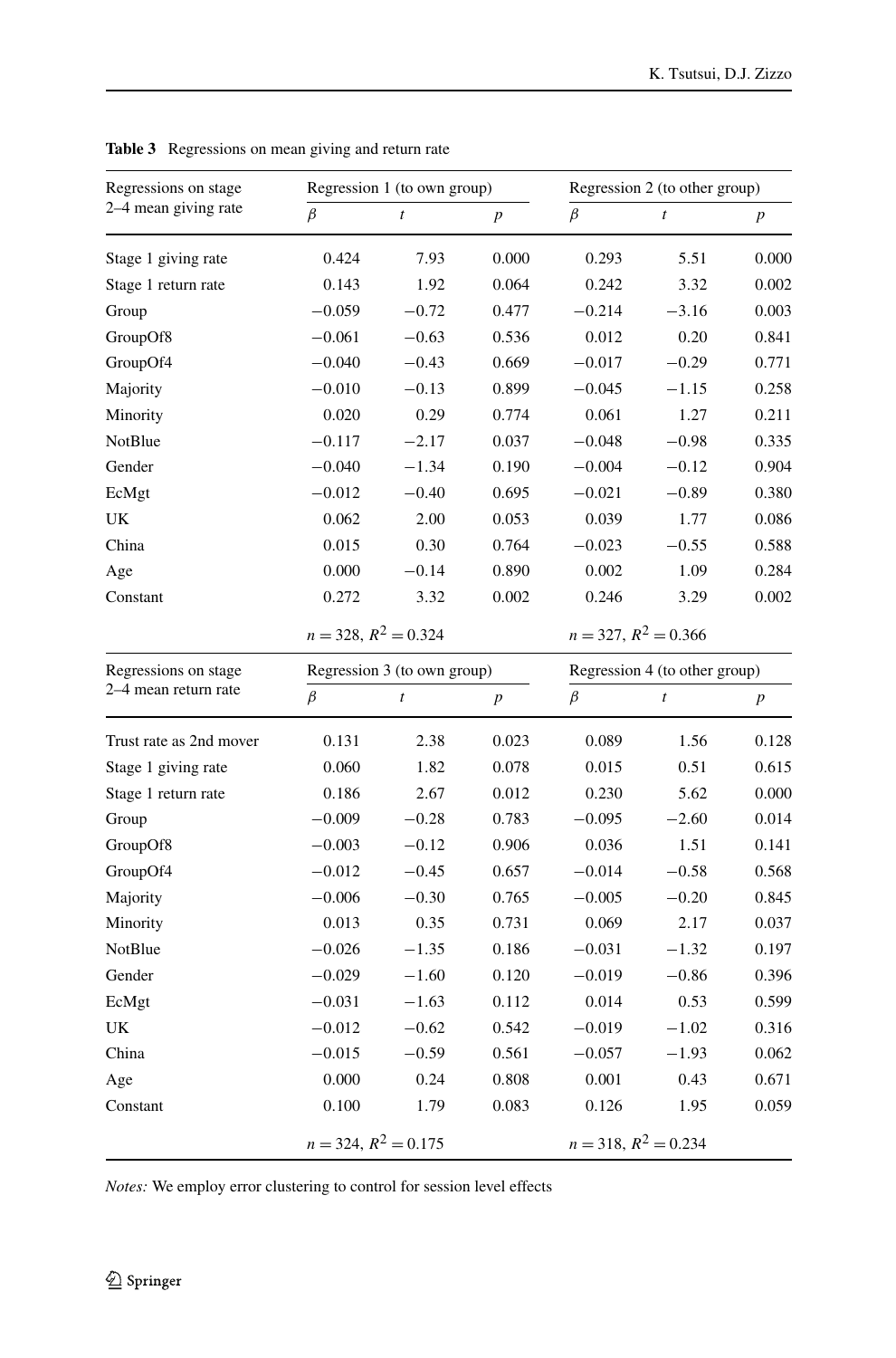<span id="page-12-3"></span>observations by different subjects in the same session.<sup>[23](#page-12-0)</sup> We have treatment dummies for Group  $(= 1 \text{ in all treatments except } B)$ , GroupOf8 and GroupOf4  $(= 1 \text{ if subject})$ belongs to group of 8 subjects or 4 subjects, respectively), Majority  $(= 1 \text{ if subject})$ belongs to strict majority), Minority  $(= 1 \text{ if subject belongs to strict minority})$  and NotBlue  $(= 1)$  if subject is in the low status framed group). The return rate regressions have Giving Rate received as the Second Mover as an independent variable: that is, the mean stages 2–4 giving rate the subject has received when playing as a trustee. This allows us to control for the positive relationship which we might expect between giving rate and return rate. Both giving and return rate regressions control for Stage 1 giving and return rates.<sup>[24](#page-12-1)</sup> Various dummy variables capture individualspecific heterogeneity: stage 1 giving and return rate, age, and dummies for gender  $(= 1$  for women), economics or management educational background  $(= 1$  if applicable) and nationality (UK = 1 for UK subjects and China = 1 for Chinese subjects).

# **Result 1** *Low status subjects trust less other low status subjects*.

<span id="page-12-4"></span>*Support* Figure [1](#page-10-0) is suggestive of this result as trust rates from low status subjects to other low status subjects appear lower than trust rates from high status subjects to other high status subjects in both *S8* and *S4*. According to Regression 1, low status (Not Blue) subjects give 12 percentage points less to other low status subjects ( $P =$ 0*.*037). Figure [1](#page-10-0) clearly shows, in relation to one frame treatment sessions, that Not Blue subjects give less to other Not Blue subjects. While Blue trusters gave 40.6 % of their endowment to other Blue trusters, Not Blue trusters only gave 26.2 % of their endowment (Wilcoxon  $P = 0.028$ ) in the 10 sessions of *S*8 and *S*4 treatments.

**Result 2** *Controlling for covariates*, *minority subjects return more to majority subjects*.

*Support* Regression 4 in Table [3](#page-11-0) shows that minority subjects have a higher return rate (by 7 percentage points) towards majority subjects, and this is statistically significant ( $P = 0.037$ ). Among the key treatments, Fig. [1](#page-10-0) shows that this result is not apparent from *84* and *S4* and appears to be driven by treatment *S8*, where the minority subjects are also the low status group.

<span id="page-12-1"></span><span id="page-12-0"></span>*Other results* Overall, there remains evidence for negative discrimination both in giving rates and in return rates. We could not find any statistically significant change in discrimination in either giving or return rates across rounds in different treat-ments.<sup>25</sup> Regressions 1 and [3](#page-11-0) in Table 3 show that the introduction of groups per

<span id="page-12-2"></span><sup>&</sup>lt;sup>23</sup>We have also run random effects regressions getting the same broad picture in terms of mean giving rates, whereas estimates of regressions on mean return rates collapses to OLS estimates due to zero variance being explained by the session level random coefficients; this leaves OLS with error clustering as the better estimation option.

<sup>&</sup>lt;sup>24</sup>This might occur for a number of psychological motives which have been documented in other exper-iments, such as inequality aversion (Fehr and Schmidt [1999](#page-28-22)), reciprocity (Falk and Fischbacher [2001](#page-28-23)) or trust responsiveness (Guerra and Zizzo [2004\)](#page-28-24).

<sup>&</sup>lt;sup>25</sup>Each round average level for each session was the unit of observation that was matched with period number for computing these correlations.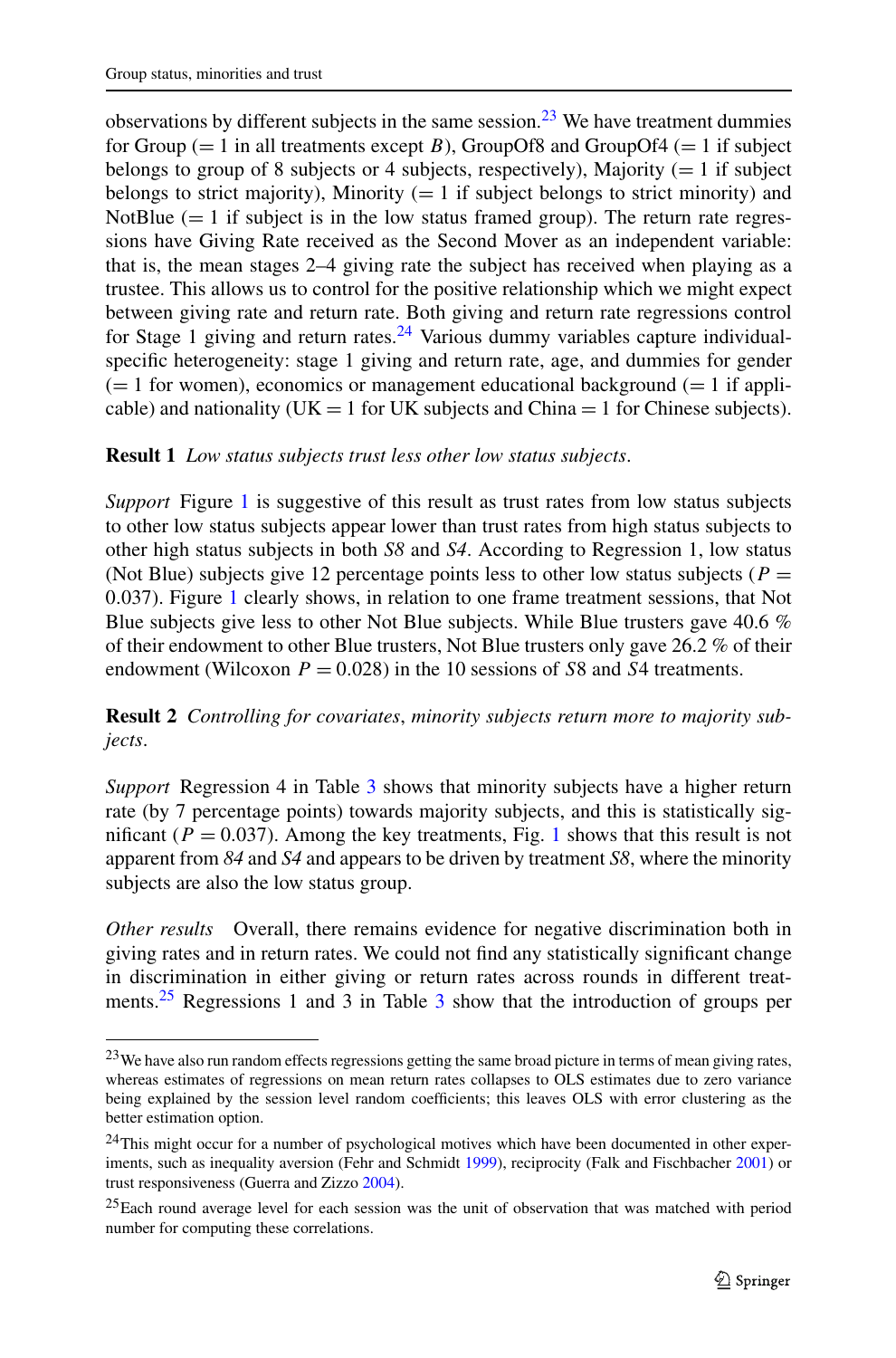se does not increase giving and return rates to same group members; the coefficients are actually negative, albeit statistically insignificant. Regressions 2 and 4 show that, when controlling for a number of covariates including (in relation to return rates) behavioral reciprocity, the introduction of groups decreases giving rates to the other group members by around 20 percentage points and return rates by around 9 percentage points. Clearly, when it comes to majority and high status subjects, there is no reason to expect anything other than negative discrimination. We also could not find any statistically significant change in discrimination in either giving or return rates across rounds in different treatments.<sup>[26](#page-13-0)</sup>

In Table [3,](#page-11-0) discrimination in giving rate is defined (as in HHZ) as giving rate (stages 2–4) in group treatments *minus* giving rate (stages 2–4) in *B* treatment (similarly for the return rate). An alternative measure would be to consider [giving rate (stages 2–4) − giving rate (stage 1) in group treatments] *minus* [giving rate (stages 2–4) − giving rate (stage 1) in *B* treatment]. A parallel measure could be construed for the return rate.<sup>27</sup> A difficulty with these measures is that they do not prevent the possibility that in stage 1 of the group treatments giving and return rates may already be affected by the expectation of interaction with non-group members, which may lead subjects prone to negative group discrimination to already lower their giving and return rate in stage 1. The comparatively low giving rate and return rate already in stage 1 of the groups treatments, relative to the *B* treatment, is at least consistent with this possibility. $28$  Nevertheless, even if these alternative measures are used, the finding on negative discrimination remains is replicated, at least in relation to giving rates (see online Appendix B).

Our regression analysis in Table [3](#page-11-0) controls for absolute group size effects and finds no evidence for them as GroupOf8 and GroupOf4 are statistically insignificant in all regressions of Table [3](#page-11-0). A cursory look at Table [2](#page-10-1) confirms this view, with giving and return rates in *44*, *66* and *88* being similar and with no trend upwards or downwards based on group size.

<span id="page-13-1"></span><span id="page-13-0"></span>Among the other covariates of Table [3,](#page-11-0) there is evidence of a relationship between giving and return rate in Regressions 1, 2 and 3, though less so in Regression 4  $(P = 0.064$ , one tailed). There is also various (though not universal) evidence of dependence on giving and/or return rates in stage 1, which may be due to a combination of individual characteristics and learning dynamics.<sup>29</sup>

<span id="page-13-3"></span><span id="page-13-2"></span><sup>26</sup>Each round's average level for each session was the unit of observation that was matched with round number for computing these correlations.

 $^{27}$ A nice feature of these measures is that, like those of Table [3,](#page-11-0) they do control for learning effects. Conversely, a simpler measure of these measures that neglected the B treatment information entirely and simply focused on 'giving rate (stages 2–4) – giving rate (stage 1) in group treatments' cannot separate out the effect of group information from that of learning effects.

<sup>&</sup>lt;sup>28</sup>Regressions on stage 1 giving and return rates are presented in the online Appendix B. They show that return rates are indeed statistically significantly lower already in stage 1 in the B treatment than in the group treatments; however, this is not significantly the case for giving rates.

<sup>&</sup>lt;sup>29</sup>The two may of course interact: for example, subjects may acquire information about the social preference distribution in the population by the stage 1 play experience (e.g., Levine [1998](#page-29-23)). No individual specific dummy variable is statistically significant at  $P < 0.05$  or better, although there is marginal evidence (*P <* 0*.*1) for UK subjects to give more (Regressions 1 and 2) and for Chinese students to return less to different group status subjects (Regression 4).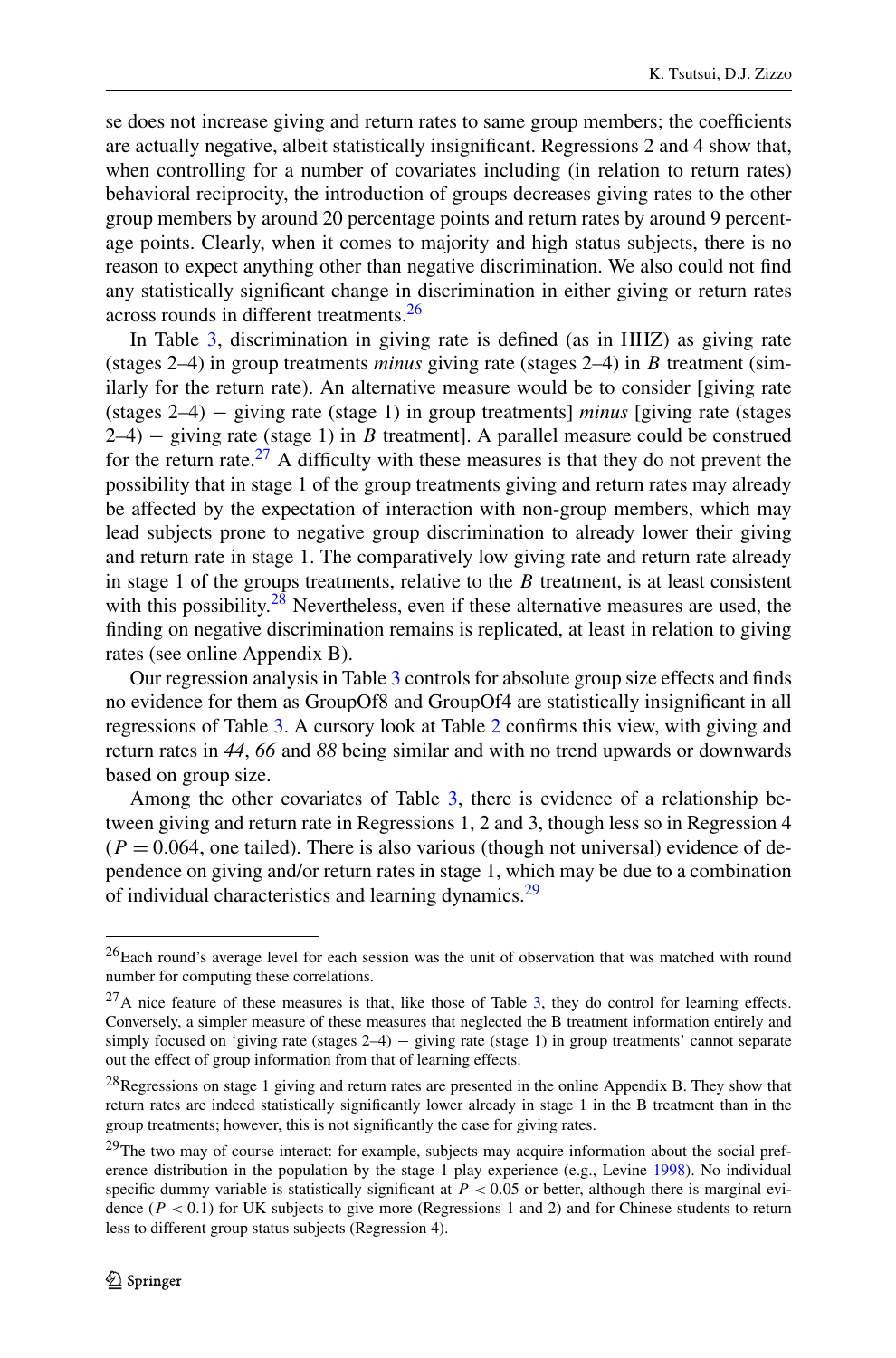# 3.2 Perceived values and discrimination

We now focus on the treatments with groups. This is (a) to try to get an understanding about whether subjects value groups equally depending on whether they are majority or minority groups, or whether they are framed as not belonging to any group at all; and (b) to get a better understanding of discrimination using perceived value information and, in the subset of experimental treatments that we ran (and so excluding *66* from HHZ), information from the end of experiment tasks.

*Perceived value measurement* We measure perceived value subjects placed on own group membership by the extent to which subjects place a value on own group membership in excess of its material value. The markets at the start of stages 2, 3 and 4 provided an incentive-compatible mechanism for the revelation of individual preferences for staying in one's own group (the willingness to accept, WTA, value) or for switching groups (the willingness to pay, WTP, value). As there were repeated markets, subjects also had the opportunity to gain experience both about the nature of the social commodity being traded (i.e. membership of a given group) and about the market mechanism itself.<sup>[30](#page-14-0)</sup>

WTA(own) is the positive price a subject needed to be paid to be willing to switch and WTP(own) is equivalent to a *negative* price on own group membership, and so they reveal the value that an individual places on membership of his or her group. Figure [2](#page-15-0) provides information on WTA and WTP values observed in the experiment.

<span id="page-14-0"></span>We use HHZ's simple perceived value measure M as equal for each subject and market to WTA(own) or—WTP(own), whichever is the case.<sup>31</sup> All of our experimental treatments, and *66* from HHZ, are such that group membership does not imply, either directly or in terms of frequency of interaction, a financial advantage in being inside rather than outside a group. It is possible, however, that, if subjects find that one group is more profitable than another in terms of actual history of trust and trustworthiness with respect to the two groups, this may affect group valuations. We address this endogeneity problem by including regression analysis with stage 2 psychological values as dependent variable, as stage 2 valuations are provided *before* any feedback is received on within-group andbetween-group performance.<sup>32</sup>

<span id="page-14-2"></span><span id="page-14-1"></span><sup>30</sup>HHZ discuss whether this is a genuine psychological benefit rather than the artifact of well known mechanisms, like reference dependence. They conclude that, at least partially, it corresponds to genuine perceived value.

<sup>&</sup>lt;sup>31</sup>In HHZ, this is the most effective measure in predicting discrimination, but we shall refer to other measures in the next footnote.

<sup>32</sup>One could still argue, even in this case, that what matters is the *expectation* of material gains from belonging to a given group, and, while under the null hypothesis of no discrimination these should not differ between treatments, the same cannot be guaranteed if this null hypothesis is rejected. To address this point, we also carried robustness checks in our analysis by computing the following expectation-corrected measure (see online Appendices D and E): we take M minus the expectation of the material gain from a switch when these expectations of material gains are formed rationally (i.e., the expected relative material gain/loss is the same as actually occurs by remaining in the group in stage 2).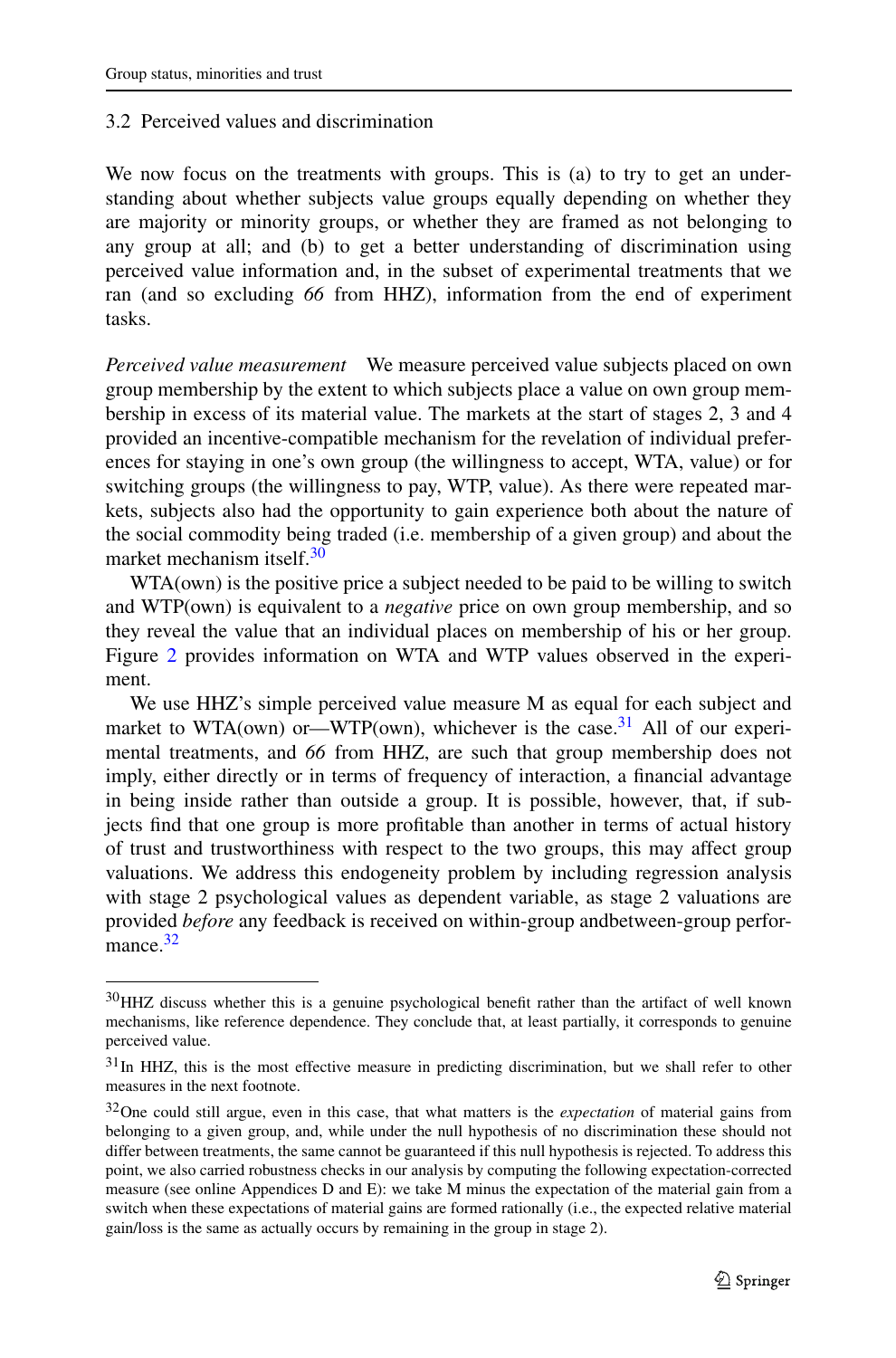<span id="page-15-0"></span>

*Notes*: The histograms are built from individual choices;  $n = 210$ for −WTP observations (mean = 9*.*986, standard deviation (s*.*d*.)* = 11.759) and  $n = 810$  (mean = 30.095, s.d. = 16.132) for WTA observations. The white column stands for choices of not being willing to accept any price up to 48 to switch group

Another problem with the average M measure of the mean psychological benefit from own group membership is that subjects could state that they were not willing to lose their membership at any allowed price between 0 and 48 points. 9.5 % of the choices were of this 'definite stay' kind (between 5.6 and 13.4 % in different treatments). We chose two routes to deal with this problem. M contains all observations, but conservatively introduces a valuation of 49 for these definite stays: since the lower bound for valuations was—48 (the budget), if anything, for  $x > 49$ , this introduces a downward bias. Mb simply omits 'definite stay' observations and also introduces a downward bias in average M estimates. Either way, in the light of possible downward biases, our average M estimates should be interpreted as conservative estimates of the revealed perceived values of own group membership.

<span id="page-15-1"></span>*Results on perceived values* Table [4](#page-16-0) presents M and Mb mean values by treatment, while Fig. [3](#page-17-0) illustrates mean M and Mb values graphically focusing on our key treatments *84*, *S8* and *S4*. [33](#page-15-1)

<span id="page-15-2"></span>Figure [3](#page-17-0) makes clear that for all groups in *84*, *S8* and *S4*, including those framed as outsiders, the perceived value is positive.<sup>34</sup> To investigate the determinants of perceived values, we present some regression analysis on M (Regressions 5 and 7) and

<sup>&</sup>lt;sup>33</sup>The same qualitative results emerge if expectations-corrected measures of psychological values are used instead (see online Appendix C for details).

<sup>&</sup>lt;sup>34</sup>Psychological value in all the sessions and whatever the measure used (Wicoxon  $P < 0.001$  across the 30 sessions of all treatments, including the controls). Note that psychological values are very similar between the three  $84$  sessions in which the Blue group is the majority group (e.g.,  $M = 22.241$ ) and those in which the Red group is the majority group (e.g.,  $M = 23.546$ ).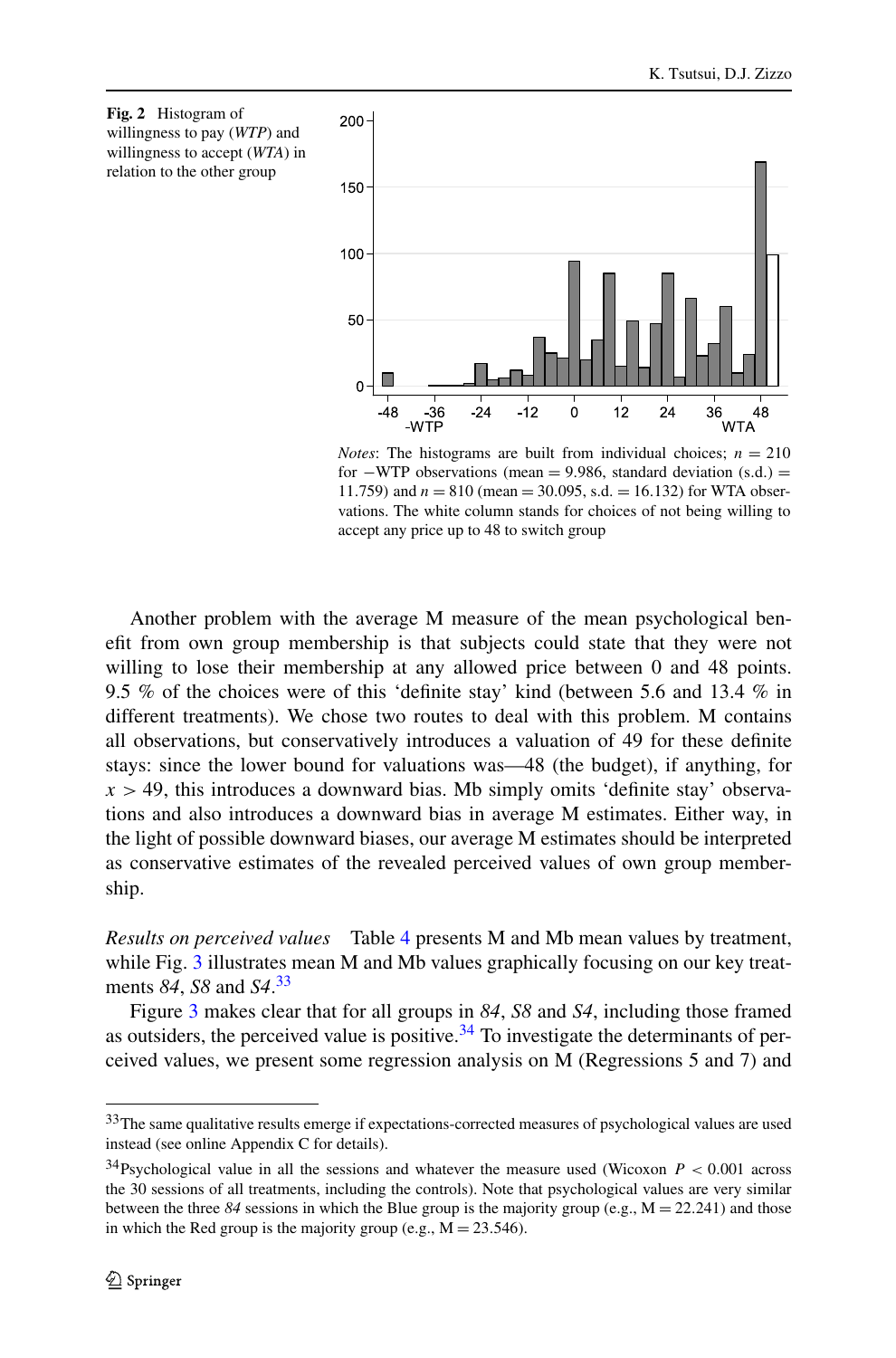<span id="page-16-0"></span>

| Treatment   | Stage                   | M     |           |           | Mb    |           |           |  |
|-------------|-------------------------|-------|-----------|-----------|-------|-----------|-----------|--|
|             |                         |       | Majority  | Minority  |       | Majority  | Minority  |  |
| 66          | $\overline{c}$          | 21.04 |           |           | 19.83 |           |           |  |
|             | 3                       | 24.65 |           |           | 23.02 |           |           |  |
|             | $\overline{4}$          | 21.06 |           |           | 17.81 |           |           |  |
|             | Total                   | 22.25 |           |           | 20.25 |           |           |  |
| $88\,$      | $\sqrt{2}$              | 21.11 |           |           | 20.03 |           |           |  |
|             | 3                       | 17.91 |           |           | 15.84 |           |           |  |
|             | $\overline{\mathbf{4}}$ | 20.09 |           |           | 16.88 |           |           |  |
|             | Total                   | 19.70 |           |           | 17.61 |           |           |  |
| 44          | $\sqrt{2}$              | 24.95 |           |           | 24.33 |           |           |  |
|             | 3                       | 24.40 |           |           | 22.41 |           |           |  |
|             | $\overline{4}$          | 22.45 |           |           | 19.50 |           |           |  |
|             | Total                   | 23.93 |           |           | 22.14 |           |           |  |
| 84          | $\mathfrak{2}$          | 21.94 | 24.31     | 17.21     | 21.56 | 24.31     | 15.83     |  |
|             | 3                       | 24.71 | 27.63     | 18.88     | 21.67 | 24.57     | 16.14     |  |
|             | $\overline{4}$          | 22.03 | 24.15     | 17.79     | 17.16 | 18.41     | 14.95     |  |
|             | Total                   | 22.89 | 25.36     | 17.96     | 20.23 | 22.61     | 15.64     |  |
|             |                         |       | (NotBlue) | (Blue)    |       | (NotBlue) | (Blue)    |  |
| ${\cal S}8$ | $\overline{c}$          | 18.72 | 11.40     | 33.35     | 15.96 | 10.44     | 29.44     |  |
|             | 3                       | 20.90 | 18.63     | 25.45     | 15.94 | 15.25     | $17.60\,$ |  |
|             | $\overline{4}$          | 16.08 | 10.95     | 26.35     | 11.02 | 6.72      | 20.69     |  |
|             | Total                   | 18.57 | 13.66     | 28.38     | 14.33 | 10.79     | 22.68     |  |
|             |                         |       | (Blue)    | (NotBlue) |       | (Blue)    | (NotBlue) |  |
| S4          | $\mathfrak{2}$          | 31.23 | 34.70     | 24.30     | 28.89 | 33.11     | 19.94     |  |
|             | 3                       | 26.73 | 32.40     | 15.40     | 22.80 | 28.88     | 11.67     |  |
|             | $\overline{\mathbf{4}}$ | 25.27 | 30.18     | 15.45     | 22.13 | 28.65     | 7.06      |  |
|             | Total                   | 27.74 | 32.43     | 18.38     | 24.63 | 30.24     | 12.98     |  |

**Table 4** Mean psychological values

<span id="page-16-1"></span>Mb (Regressions 6 and 8) in Table [5,](#page-18-0) again controlling for possible session level specific effects by using error clustering; Table [6](#page-19-0) has the corresponding regressions with just stage 2 M (Regressions 9 and 11) and Mb (Regressions 10 and 12) as dependent variables. $35$ 

<sup>&</sup>lt;sup>35</sup>Random effects regressions on perceived values collapse to OLS estimates due to zero variance being explained by the session level random coefficients; this again leaves OLS with error clustering as the better estimation option.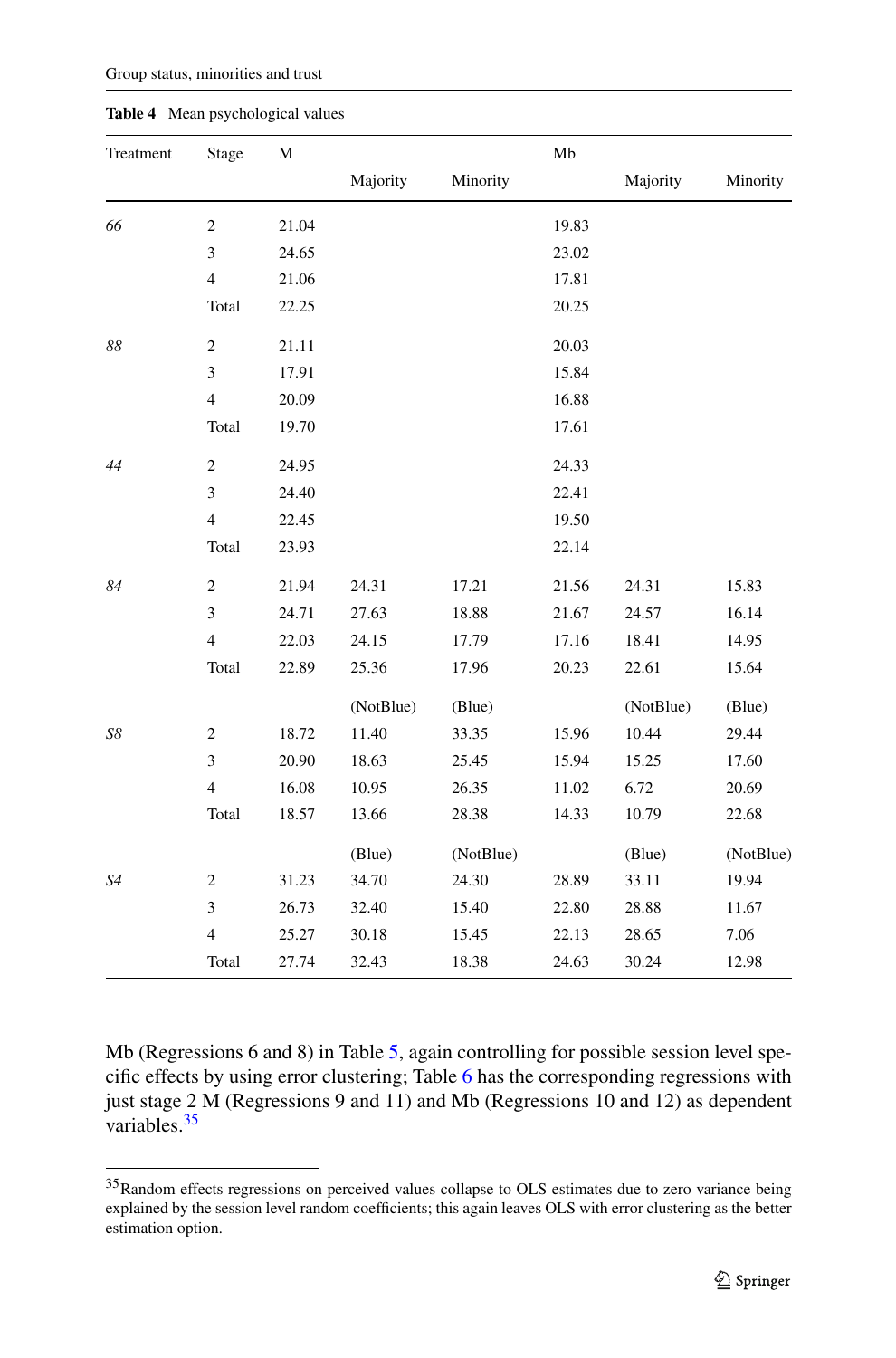<span id="page-17-0"></span>

<span id="page-17-1"></span>The independent variables are all those from Table [3](#page-11-0) that can be defined in the subsample. Regressions 7 and 8 restrict the samples to those sessions for which end of experiment tasks have been measured, thus both treatments *B* and *66* are excluded. While losing statistical power, these analyses are able to include Holt and Laury [\(2002](#page-29-20)) variants proxies for Risk Aversion, Loss Aversion, Ambiguity Aversion and EDE Sensitivity, i.e. sensitivity to experimenter demand effects. Risk aversion is proxied by the number of risk averse choices in the domain of gains; Loss Aversion by the sum of risk averse choices in the domain of gains and risk loving choices in the domain of losses; Ambiguity Aversion and EDE Sensitivity respectively by the number of ambiguity averse and experimenter demand compliant choices.

**Result 3** *When covariates are controlled for*, *subjects appear to like being in majorities*. *In the differential status treatments*, *subjects dislike being in the low status group*.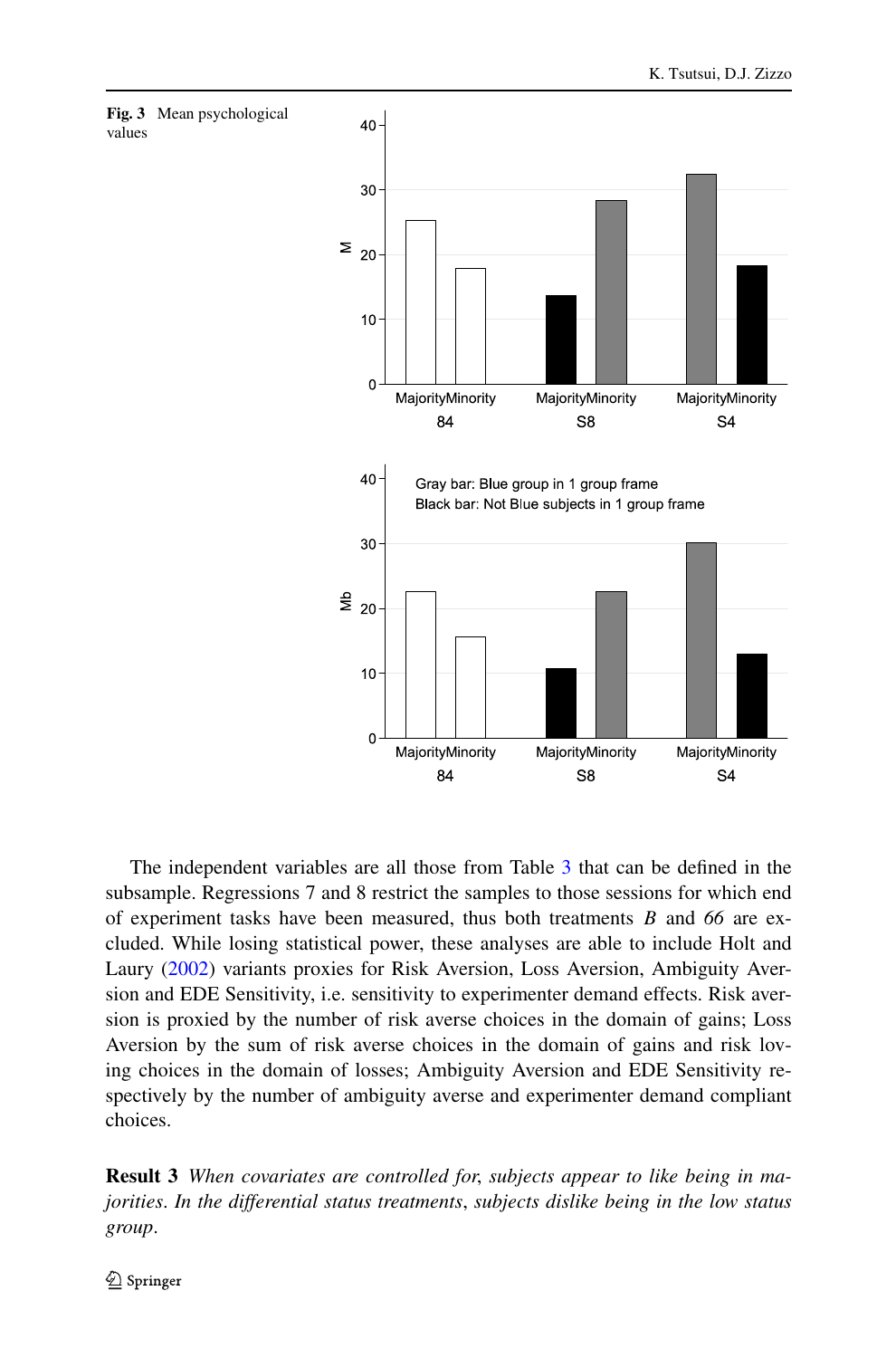|                        |                           | Regression 5, mean M |                  |                           | Regression 6, mean Mb |                  |  |  |
|------------------------|---------------------------|----------------------|------------------|---------------------------|-----------------------|------------------|--|--|
|                        | $\beta$                   | $\boldsymbol{t}$     | $\boldsymbol{p}$ | $\beta$                   | $\boldsymbol{t}$      | $\boldsymbol{p}$ |  |  |
| GroupOf8               | $-2.233$                  | $-1.15$              | 0.258            | $-3.152$                  | $-1.29$               | 0.207            |  |  |
| Majority               | 7.781                     | 4.11                 | 0.000            | 8.808                     | 3.50                  | 0.002            |  |  |
| Minority               | 2.817                     | 0.77                 | 0.447            | $-0.237$                  | $-0.06$               | 0.954            |  |  |
| NotBlue                | $-13.884$                 | $-4.41$              | 0.000            | $-16.308$                 | $-4.51$               | 0.000            |  |  |
| Gender                 | 3.223                     | 1.71                 | 0.098            | 3.138                     | 1.58                  | 0.125            |  |  |
| EcMgt                  | $-3.988$                  | $-1.62$              | 0.115            | $-3.410$                  | $-1.27$               | 0.215            |  |  |
| UK                     | 1.249                     | 0.63                 | 0.535            | 2.260                     | 1.16                  | 0.254            |  |  |
| China                  | $-3.925$                  | $-1.41$              | 0.168            | $-5.011$                  | $-1.52$               | 0.138            |  |  |
| Age                    | 0.323                     | 1.82                 | 0.079            | 0.161                     | 0.86                  | 0.395            |  |  |
| Constant               | 13.842                    | 2.42                 | 0.022            | 15.828                    | 2.85                  | 0.008            |  |  |
|                        | $n = 358$ , $R^2 = 0.113$ |                      |                  | $n = 353$ , $R^2 = 0.126$ |                       |                  |  |  |
|                        | Regression 7, mean M      |                      |                  | Regression 8, mean Mb     |                       |                  |  |  |
|                        | $\beta$                   | $\boldsymbol{t}$     | $\boldsymbol{p}$ | $\beta$                   | $\boldsymbol{t}$      | $\boldsymbol{p}$ |  |  |
| GroupOf8               | $-3.291$                  | $-1.63$              | 0.116            | $-4.392$                  | $-2.18$               | 0.039            |  |  |
| Majority               | 7.499                     | 3.52                 | 0.002            | 8.856                     | 3.24                  | 0.004            |  |  |
| Minority               | 1.680                     | 0.50                 | 0.624            | $-1.264$                  | $-0.34$               | 0.733            |  |  |
| NotBlue                | $-13.487$                 | $-4.56$              | 0.000            | $-15.970$                 | $-4.47$               | 0.000            |  |  |
| Gender                 | 3.846                     | 1.76                 | 0.091            | 3.969                     | 1.79                  | 0.087            |  |  |
| EcMgt                  | $-4.318$                  | $-1.57$              | 0.128            | $-4.102$                  | $-1.38$               | 0.180            |  |  |
| UK                     | 1.383                     | 0.57                 | 0.575            | 2.010                     | 0.79                  | 0.438            |  |  |
| China                  | $-5.939$                  | $-2.31$              | 0.030            | $-7.258$                  | $-2.14$               | 0.043            |  |  |
| Age                    | 0.233                     | 0.97                 | 0.342            | 0.106                     | 0.43                  | 0.669            |  |  |
| <b>Risk Aversion</b>   | $-1.368$                  | $-0.71$              | 0.485            | $-0.484$                  | $-0.26$               | 0.793            |  |  |
| <b>Loss Aversion</b>   | 1.381                     | 0.62                 | 0.543            | 0.464                     | 0.22                  | 0.829            |  |  |
| Ambiguity<br>Aversion  | $-2.110$                  | $-0.90$              | 0.376            | $-0.805$                  | $-0.36$               | 0.719            |  |  |
| <b>EDE Sensitivity</b> | 0.170                     | 0.34                 | 0.740            | 0.094                     | 0.16                  | 0.873            |  |  |
| Constant               | 21.490                    | 2.73                 | 0.012            | 20.405                    | 2.83                  | 0.009            |  |  |
|                        | $n = 294, R^2 = 0.159$    |                      |                  | $n = 289, R^2 = 0.159$    |                       |                  |  |  |

<span id="page-18-0"></span>**Table 5** Regressions on psychological value

*Notes*: We employ error clustering to control for session level effects

*Support* We are not able to detect statistically significant differences between aggregate majority and minority mean values. However, in the regression analysis where covariates are controlled for, we find that the Majority dummy is significant across all regressions: subjects are willing to pay 5–9 points more on average for being in a majority group ( $P < 0.05$ ).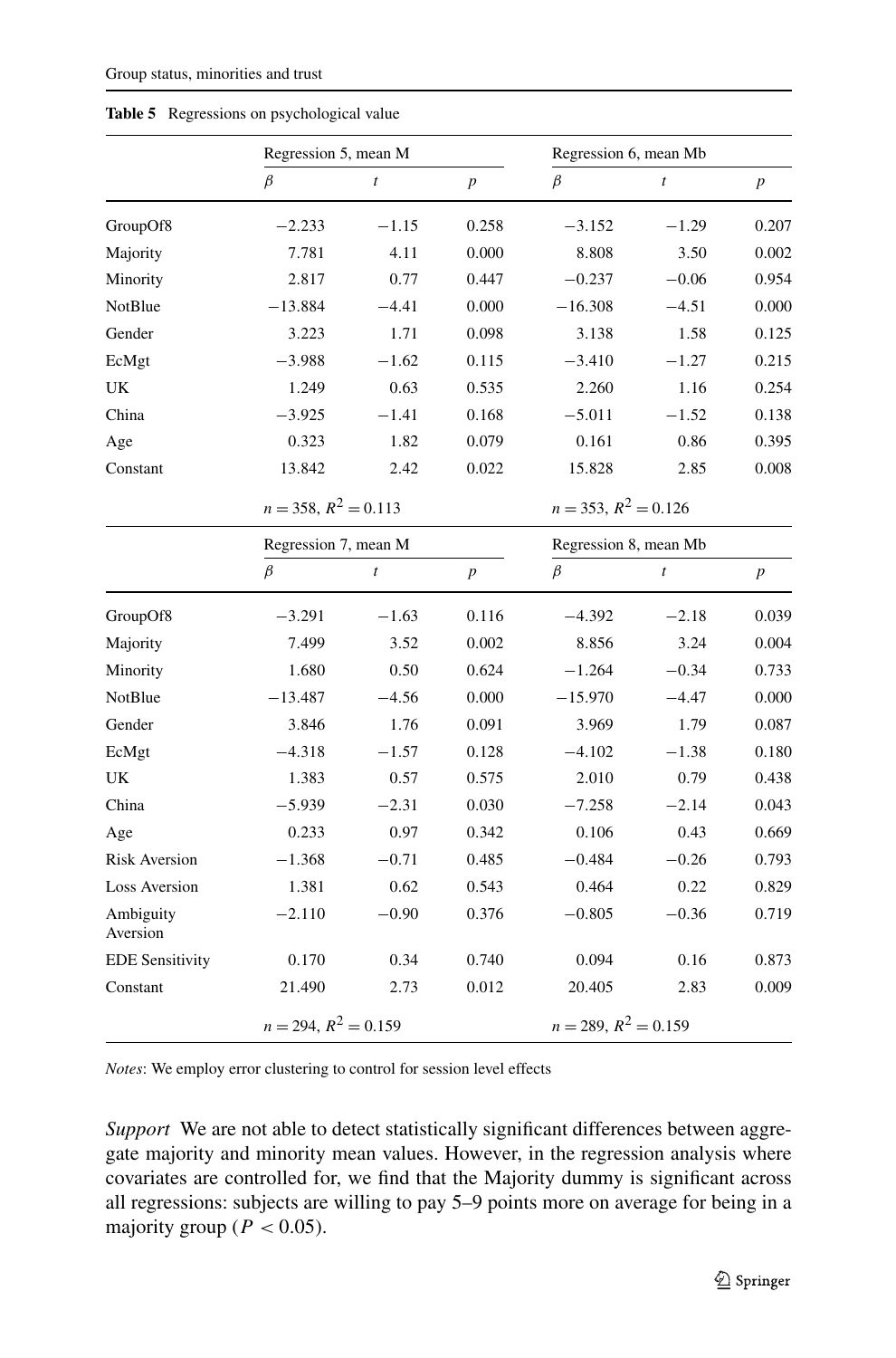|                        | Regression 9, mean M      |                        |                  | Regression 10, mean Mb    |                        |                  |
|------------------------|---------------------------|------------------------|------------------|---------------------------|------------------------|------------------|
|                        | $\beta$                   | $\boldsymbol{t}$       | $\boldsymbol{p}$ | $\beta$                   | $\mathfrak{t}$         | $\boldsymbol{p}$ |
| GroupOf8               | $-0.496$                  | $-0.20$                | 0.845            | $-0.936$                  | $-0.37$                | 0.715            |
| Majority               | 5.050                     | 2.25                   | 0.032            | 6.100                     | 3.16                   | 0.004            |
| Minority               | 7.219                     | 1.69                   | 0.101            | 3.821                     | 0.77                   | 0.447            |
| <b>NotBlue</b>         | $-13.573$                 | $-4.31$                | 0.000            | $-15.311$                 | $-5.21$                | 0.000            |
| Gender                 | 3.252                     | 1.40                   | 0.171            | 3.109                     | 1.37                   | 0.181            |
| EcMgt                  | $-3.033$                  | $-0.95$                | 0.352            | $-2.342$                  | $-0.72$                | 0.474            |
| UK                     | 4.665                     | 2.15                   | 0.040            | 5.477                     | 2.52                   | 0.017            |
| China                  | 0.393                     | 0.10                   | 0.923            | 0.659                     | 0.17                   | 0.864            |
| Age                    | 0.516                     | 2.60                   | 0.015            | 0.448                     | 2.25                   | 0.032            |
| Constant               | 6.825                     | 1.21                   | 0.237            | 7.397                     | 1.26                   | 0.218            |
|                        | $n = 358$ , $R^2 = 0.070$ |                        |                  | $n = 340, R^2 = 0.076$    |                        |                  |
|                        |                           | Regression 11, mean M  |                  |                           | Regression 12, mean Mb |                  |
|                        | $\beta$                   | $\mathfrak{t}$         | $\boldsymbol{p}$ | $\beta$                   | $\mathfrak{t}$         | $\boldsymbol{p}$ |
| GroupOf8               | $-3.496$                  | $-1.66$                | 0.110            | $-5.054$                  | $-2.66$                | 0.014            |
| Majority               | 4.945                     | 2.09                   | 0.047            | 6.442                     | 3.37                   | 0.003            |
| Minority               | 4.609                     | 1.09                   | 0.286            | 0.571                     | 0.12                   | 0.908            |
| NotBlue                | $-13.658$                 | $-4.41$                | 0.000            | $-15.345$                 | $-5.07$                | 0.000            |
| Gender                 | 4.018                     | 1.63                   | 0.116            | 3.5                       | 1.45                   | 0.160            |
| EcMgt                  | $-6.161$                  | $-1.62$                | 0.119            | $-5.141$                  | $-1.38$                | 0.179            |
| UK                     | 4.049                     | 1.43                   | 0.165            | 5.129                     | 1.73                   | 0.096            |
| China                  | 2.562                     | 0.56                   | 0.578            | 2.909                     | 0.68                   | 0.502            |
| Age                    | 0.451                     | 1.85                   | 0.077            | 0.362                     | 1.48                   | 0.153            |
| <b>Risk Aversion</b>   | $-1.224$                  | $-0.51$                | 0.616            | $-0.818$                  | $-0.33$                | 0.743            |
| <b>Loss Aversion</b>   | 1.852                     | 0.73                   | 0.470            | 1.415                     | 0.55                   | 0.589            |
| Ambiguity Aversion     | 2.372                     | 0.91                   | 0.371            | 1.775                     | 0.66                   | 0.515            |
| <b>EDE Sensitivity</b> | 0.082                     | 0.13                   | 0.899            | 0.131                     | 0.19                   | 0.851            |
| Constant               | 12.742                    | 1.62                   | 0.118            | 13.461                    | 1.66                   | 0.110            |
|                        |                           | $n = 294, R^2 = 0.100$ |                  | $n = 278$ , $R^2 = 0.102$ |                        |                  |

<span id="page-19-0"></span>**Table 6** Regressions on Stage 2 psychological value

*Notes*: We employ error clustering to control for session level effects

In relation to the second part of the result, consistently across Tables [5](#page-18-0) and [6](#page-19-0) regressions, the coefficients on NotBlue willing imply that subjects are willing to pay less for being low status members by 13–16 points (*P <* 0*.*001). This is further corroborated by bivariate tests (Wicoxon  $P < 0.007$  in relation to the M measure and *P <* 0*.*037 in relation to the Mb measure in the 10 sessions of *S4* and *S8*): in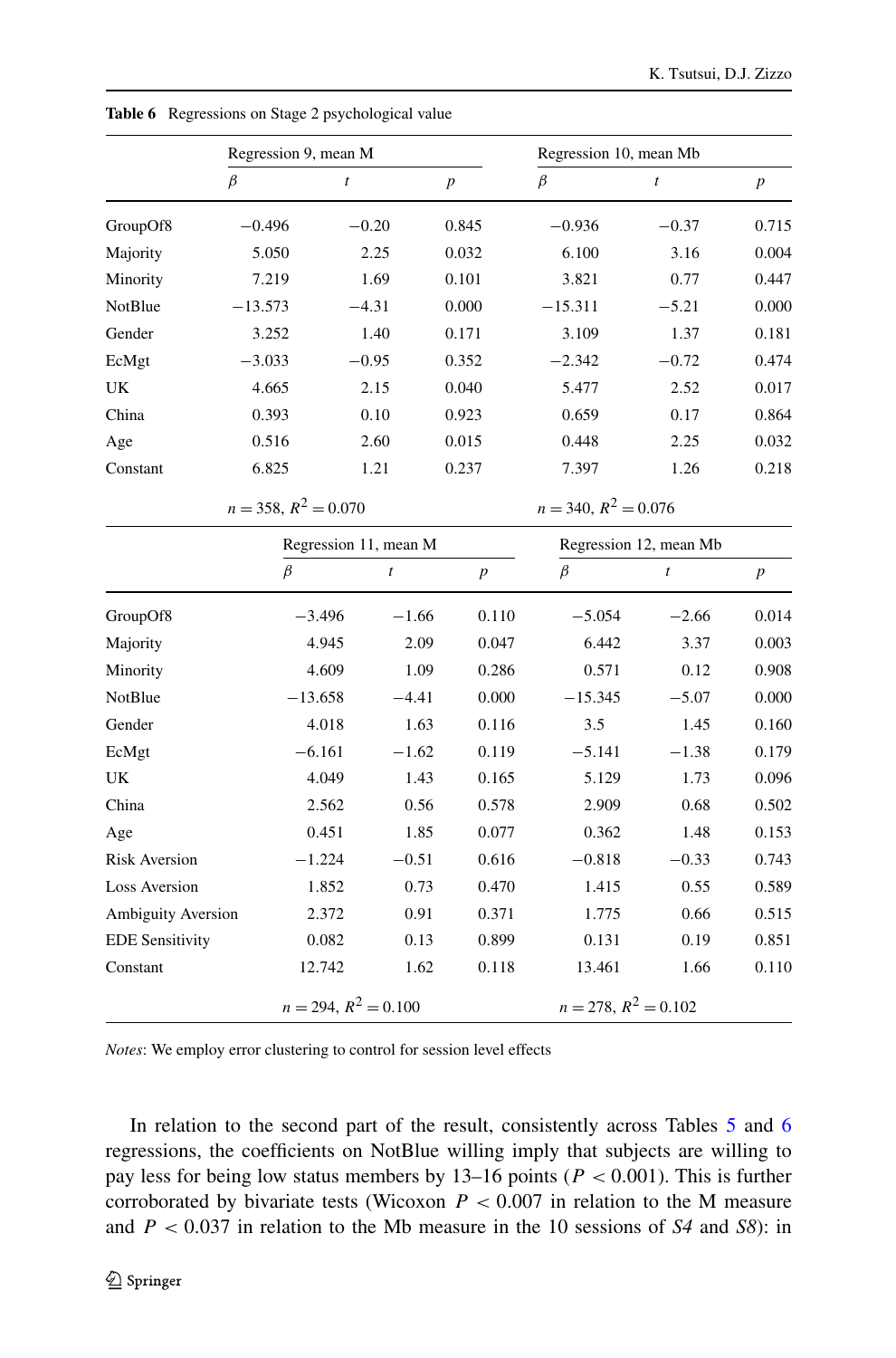treatment *S8*, Blue's mean perceived value is 28 points, whereas Not Blue's mean perceived value is just 13 points, i.e. just around half as much.[36](#page-20-0) In *S4*, the perceived values of Blue and Not Blue are 32 and 18 respectively.<sup>37</sup>

*Explaining discrimination* Let DGivingRate (DReturnRate) be equal to mean giving (return) rate by a subject to same group status subjects minus mean giving (return) rate by the same subject to different group status subjects. To investigate discrimination further, we ran regressions, controlling for session specific effects using error clustering, on DGivingRate (Regressions 13–18) and DReturnRate (Regressions 19– 24). $38$  Tables [7](#page-21-0) and [8](#page-22-0) give the results of these regressions.

<span id="page-20-4"></span>Regression 13 contains the same independent variables as the regressions in Table [5](#page-18-0). Regression 14 adds stage 2 M and Regression 15 adds interaction terms between stage 2 M and GroupOf8, Majority, Minority and NotBlue. Regressions 16–18 are the corresponding regressions adding the end of experiment task variables (and working on the subset of sessions for which the end of experiment task data is available). Regressions 19–24 are the corresponding regressions to Regressions 13–18 but with DReturnRate as the dependent variable and DGiving Rate as Second Mover as an added independent variable (defined as the giving rate from insiders minus the giving rate from outsiders which the subject has experienced as a trustee). $39$ 

**Result 4** *Subjects who value their group more give comparatively more to insiders than to outsiders*. *Low status subjects discriminate less in giving rates between insiders and outsiders*, *and*, *when covariates are controlled for*, *minority subjects discriminate less in return rates against majority subjects*.

<span id="page-20-0"></span>*Support* The M dummy is positive and significant in all regressions which include it (*P <* 0*.*02). Regressions 13–16 show that Not Blue subjects discriminate less by about 8 %. This fits with Result [1](#page-12-3) that being labeled as an outsider to the one group depresses giving rates to other outsiders. We also just determined that NotBlue is a negative predictor of perceived value (Result [3](#page-17-1) and Tables [5](#page-18-0) and [6\)](#page-19-0). That being the case, it is not surprising that NotBlue becomes statistically insignificant as perceived value measures are introduced: its effect appears to operate through the impact it has on perceived value, which, in turn and as in HHZ, predicts less discrimination in

<span id="page-20-3"></span><span id="page-20-2"></span><span id="page-20-1"></span><sup>&</sup>lt;sup>36</sup>The contrast remains if M (RE) and M (AE), psychological values with rational and adaptive expectations respectively, are used, and so does not appear to be explained by different group membership profitability expectations. Table [4](#page-16-0) also shows that the gap in perceived value persists throughout the experiment. One implication of high perceived values is *social inertia*, in the sense that subjects tend to stay in their group rather than switch: only 11.6 % of choices result in a group switching deal (between 8.9 % and 14.8 % depending on the treatment).

<sup>&</sup>lt;sup>37</sup>As shown in regressions in online Appendix D, both parts of the result are robust to having mean expectations-dependent M values (i.e., dependent on expectations of material gains) across the experiment as dependent variable; the second part is however more robust than the first part, as it is replicated also when expectations-dependent M values from stage 2 only are used as dependent variable.

<sup>38</sup>Random effects regressions are presented in online Appendices E and F.

<sup>&</sup>lt;sup>39</sup>Online Appendices E and F consider a number of other regression specifications respectively for DGivingRate and DReturnRate, including the use of Mb, expectations-dependent M, and M variables based on average evaluations across all stages rather than just stage 2.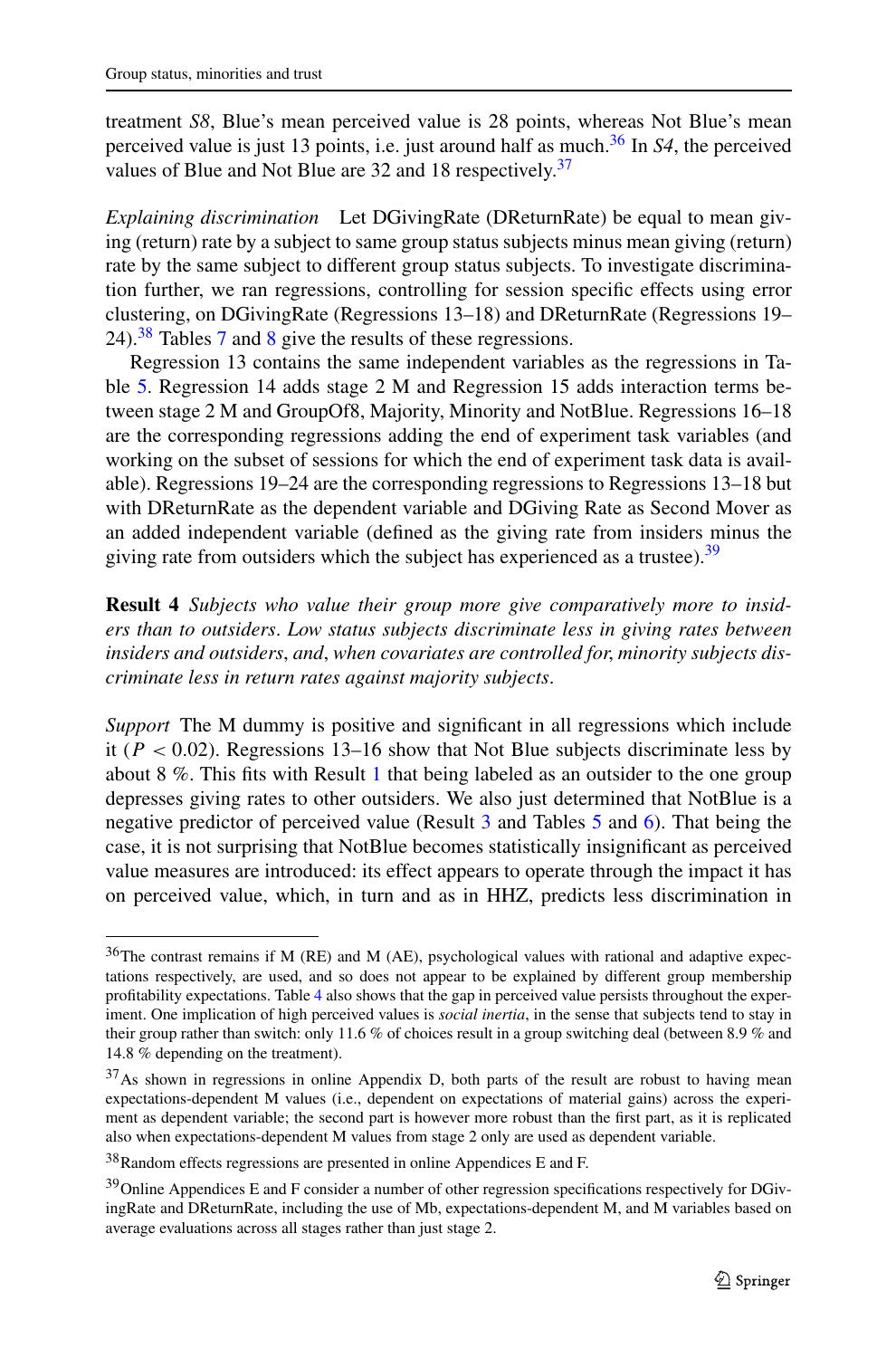|                        | Regression 13      |                           |                  | Regression 14      |                           |                  | Regression 15 |                           |                  |
|------------------------|--------------------|---------------------------|------------------|--------------------|---------------------------|------------------|---------------|---------------------------|------------------|
|                        | $\beta$            | $\boldsymbol{t}$          | $\overline{p}$   | $\beta$            | $\boldsymbol{t}$          | $\boldsymbol{p}$ | $\beta$       | $\boldsymbol{t}$          | $\boldsymbol{p}$ |
| GroupOf8               | $-0.066$           | $-1.22$                   | 0.231            | $-0.065$           | $-1.21$                   | 0.236            | $-0.042$      | $-0.38$                   | $-0.198$         |
| Majority               | 0.053              | 1.03                      | 0.311            | 0.045              | 0.87                      | 0.392            | 0.053         | $-0.31$                   | 0.207            |
| Minority               | $-0.038$           | $-0.96$                   | 0.347            | $-0.051$           | $-1.27$                   | 0.213            | $-0.008$      | $-0.88$                   | $-0.556$         |
| <b>NotBlue</b>         | $-0.077$           | $-2.56$                   | 0.016            | $-0.055$           | $-1.66$                   | 0.107            | $-0.046$      | 0.54                      | 0.362            |
| M                      |                    |                           |                  | 0.002              | 3.13                      | 0.004            | 0.003         | $-1.83$                   | 0.017            |
| $M \times$ GroupOf8    |                    |                           |                  |                    |                           |                  | $-0.001$      | 1.29                      | 0.220            |
| $M \times$ Majority    |                    |                           |                  |                    |                           |                  | 0.000         | 0.13                      | 0.100            |
| $M \times$ Minority    |                    |                           |                  |                    |                           |                  | $-0.002$      | 1.64                      | 0.546            |
| $M \times$ NotBlue     |                    |                           |                  |                    |                           |                  | $-0.001$      | $-0.21$                   | $-0.132$         |
| Gender                 | $-0.040$           | $-1.37$                   | 0.182            | $-0.046$           | $-1.57$                   | 0.127            | $-0.046$      | $-0.06$                   | $-0.014$         |
| EcMgt                  | 0.028              | 0.93                      | 0.361            | 0.033              | 1.14                      | 0.265            | 0.029         | 0.32                      | $-0.129$         |
| UK                     | 0.028              | 0.87                      | 0.392            | 0.020              | 0.65                      | 0.523            | 0.021         | 0.26                      | $-0.146$         |
| China                  | 0.035              | 0.91                      | 0.368            | 0.035              | 0.91                      | 0.370            | 0.038         | 0.10                      | $-0.046$         |
| Age                    | $-0.002$           | $-1.17$                   | 0.253            | $-0.003$           | $-1.59$                   | 0.123            | $-0.003$      | 0.12                      | 0.033            |
| Constant               | 0.192              | 2.56                      | 0.016            | 0.180              | 2.47                      | 0.019            | 0.152         | $-0.17$                   | 0.014            |
|                        |                    | $n = 358$ , $R^2 = 0.037$ |                  |                    | $n = 358$ , $R^2 = 0.060$ |                  |               | $n = 358$ , $R^2 = 0.065$ |                  |
|                        | Regression 16      |                           |                  | Regression 17      |                           | Regression 18    |               |                           |                  |
|                        | $\overline{\beta}$ | $\boldsymbol{t}$          | $\boldsymbol{p}$ | $\overline{\beta}$ | $\boldsymbol{t}$          | $\boldsymbol{p}$ | $\beta$       | $\boldsymbol{t}$          | $\boldsymbol{p}$ |
| GroupOf8               | $-0.028$           | $-0.47$                   | 0.645            | $-0.023$           | $-0.37$                   | 0.712            | $-0.009$      | $-0.11$                   | 0.910            |
| Majority               | 0.044              | 0.76                      | 0.454            | 0.037              | 0.63                      | 0.536            | 0.064         | 0.84                      | 0.410            |
| Minority               | $-0.005$           | $-0.11$                   | 0.912            | $-0.012$           | $-0.29$                   | 0.777            | 0.035         | 0.66                      | 0.516            |
| NotBlue                | $-0.079$           | $-2.41$                   | 0.024            | $-0.058$           | $-1.63$                   | 0.117            | $-0.049$      | $-0.81$                   | 0.424            |
| M                      |                    |                           |                  | 0.002              | 2.64                      | 0.014            | 0.003         | 2.54                      | 0.018            |
| $M \times$ GroupOf8    |                    |                           |                  |                    |                           |                  | 0.000         | $-0.21$                   | 0.836            |
| $M \times$ Majority    |                    |                           |                  |                    |                           |                  | $-0.001$      | $-0.90$                   | 0.377            |
| $M \times$ Minority    |                    |                           |                  |                    |                           |                  | $-0.002$      | $-1.09$                   | 0.284            |
| $M \times$ NotBlue     |                    |                           |                  |                    |                           |                  | $-0.001$      | $-0.53$                   | 0.599            |
| Gender                 | $-0.033$           | $-0.94$                   | 0.356            | $-0.039$           | $-1.12$                   | 0.275            | $-0.040$      | $-1.10$                   | 0.281            |
| EcMgt                  | 0.004              | 0.12                      | 0.904            | 0.013              | 0.43                      | 0.669            | 0.014         | 0.46                      | 0.647            |
| UK                     | 0.025              | 0.67                      | 0.509            | 0.019              | 0.52                      | 0.611            | 0.024         | 0.65                      | 0.524            |
| China                  | 0.041              | 0.92                      | 0.366            | 0.037              | 0.87                      | 0.391            | 0.040         | 0.93                      | 0.360            |
| Age                    | $-0.002$           | $-0.63$                   | 0.532            | $-0.003$           | $-0.88$                   | 0.385            | $-0.002$      | $-0.73$                   | 0.473            |
| <b>Risk Aversion</b>   | $-0.001$           | $-0.04$                   | 0.970            | 0.001              | 0.01                      | 0.988            | 0.002         | 0.06                      | 0.952            |
| <b>Loss Aversion</b>   | 0.005              | 0.11                      | 0.910            | 0.002              | 0.04                      | 0.965            | 0.000         | $-0.01$                   | 0.992            |
| Ambiguity<br>Aversion  | 0.007              | 0.16                      | 0.875            | 0.003              | 0.07                      | 0.944            | 0.001         | 0.02                      | 0.987            |
| <b>EDE Sensitivity</b> | $-0.003$           | $-0.77$                   | 0.450            | $-0.003$           | $-0.77$                   | 0.449            | $-0.003$      | $-0.73$                   | 0.471            |
| Constant               | 0.155              | 1.56                      | 0.131            | 0.135              | 1.41                      | 0.170            | 0.086         | 0.91                      | 0.370            |
|                        |                    | $n = 294, R^2 = 0.026$    |                  |                    | $n = 294, R^2 = 0.046$    |                  |               | $n = 294, R^2 = 0.052$    |                  |

<span id="page-21-0"></span>**Table 7** Regressions on DGivingRate

*Notes*: DGivingRate is equal to the mean giving rate by a subject to same group status subjects minus mean giving rate by the same subject to different group status subjects. We employ error clustering to control for session level effects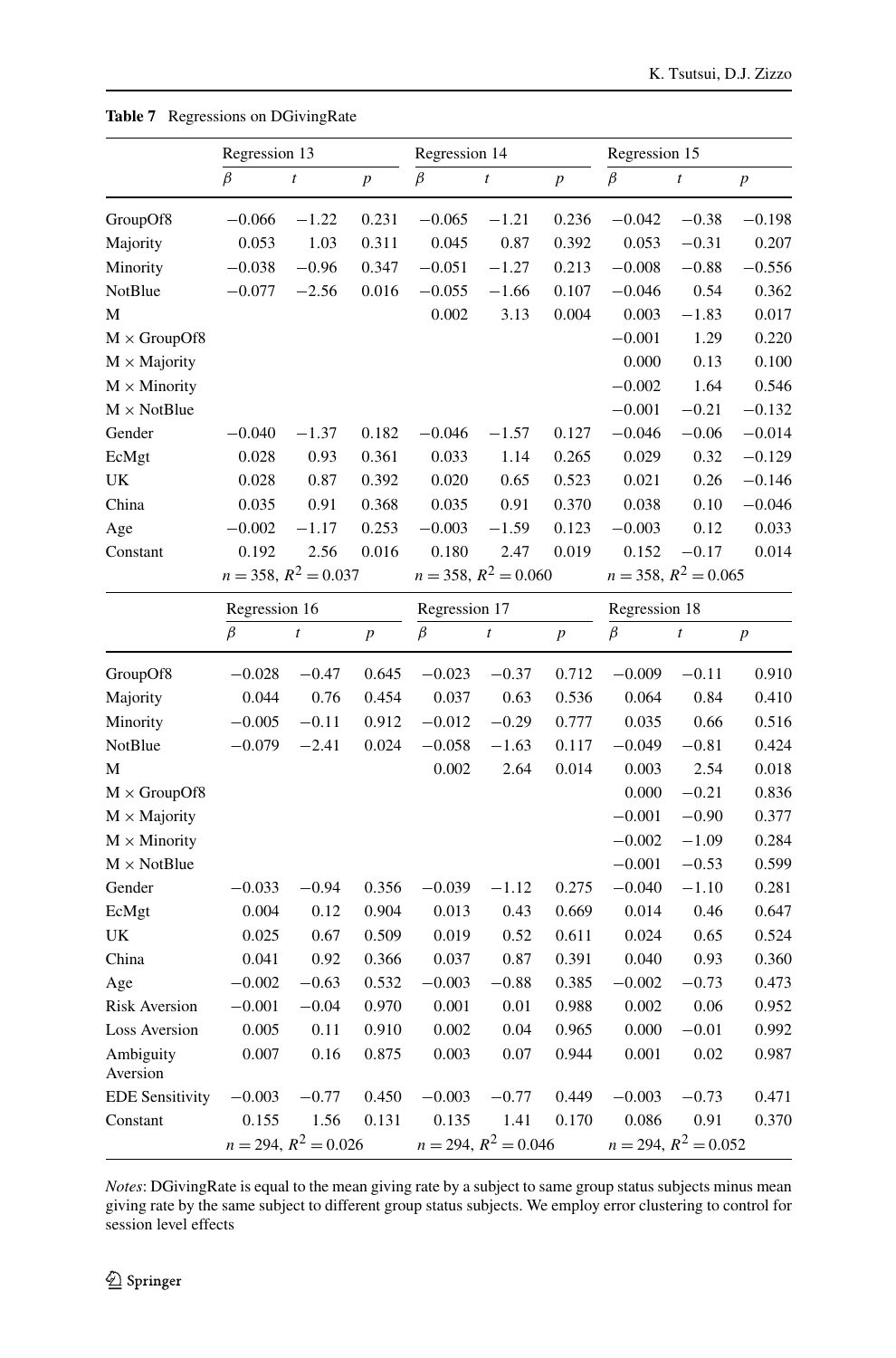|                              | Regression 19 |                           |                | Regression 20 |                           |                | Regression 21             |                        |                  |
|------------------------------|---------------|---------------------------|----------------|---------------|---------------------------|----------------|---------------------------|------------------------|------------------|
|                              | $\beta$       | $\boldsymbol{t}$          | $\overline{p}$ | $\beta$       | $\bar{t}$                 | $\overline{p}$ | $\beta$                   | $\bar{t}$              | $\boldsymbol{p}$ |
| DGiving rate as<br>2nd mover | 0.085         | 1.89                      | 0.068          | 0.086         | 1.91                      | 0.066          | 0.091                     | 1.99                   | 0.056            |
| GroupOf8                     | $-0.030$      | $-0.82$                   | 0.418          | $-0.031$      | $-0.85$                   | 0.401          | $-0.057$                  | $-0.80$                | 0.432            |
| Majority                     | $-0.031$      | $-0.84$                   | 0.405          | $-0.024$      | $-0.66$                   | 0.511          | $-0.074$                  | $-0.96$                | 0.345            |
| Minority                     | $-0.046$      | $-1.21$                   | 0.238          | $-0.038$      | $-1.04$                   | 0.305          | $-0.119$                  | $-2.24$                | 0.033            |
| NotBlue                      | $-0.006$      | $-0.13$                   | 0.897          | $-0.022$      | $-0.50$                   | 0.620          | 0.064                     | 0.82                   | 0.417            |
| M                            |               |                           |                | $-0.001$      | $-1.81$                   | 0.080          | $-0.002$                  | $-2.18$                | 0.037            |
| $M \times$ GroupOf8          |               |                           |                |               |                           |                | 0.001                     | 0.60                   | 0.556            |
| $M \times$ Majority          |               |                           |                |               |                           |                | 0.002                     | 0.74                   | 0.466            |
| $M \times$ Minority          |               |                           |                |               |                           |                | 0.004                     | 2.20                   | 0.036            |
| $M \times$ NotBlue           |               |                           |                |               |                           |                | $-0.004$                  | $-1.64$                | 0.111            |
| Gender                       | 0.004         | 0.12                      | 0.904          | 0.007         | 0.25                      | 0.807          | 0.015                     | 0.54                   | 0.595            |
| EcMgt                        | $-0.010$      | $-0.26$                   | 0.794          | $-0.014$      | $-0.35$                   | 0.731          | $-0.016$                  | $-0.41$                | 0.687            |
| UK                           | 0.064         | 2.75                      | 0.010          | 0.070         | 2.91                      | 0.007          | 0.070                     | 2.84                   | 0.008            |
| China                        | 0.046         | 1.09                      | 0.283          | 0.047         | 1.10                      | 0.280          | 0.044                     | 1.03                   | 0.309            |
| Age                          | 0.002         | 0.99                      | 0.329          | 0.003         | 1.33                      | 0.195          | 0.003                     | 1.32                   | 0.199            |
| Constant                     | 0.061         | 0.83                      | 0.416          | 0.068         | 0.90                      | 0.375          | 0.090                     | 1.00                   | 0.323            |
|                              |               | $n = 355$ , $R^2 = 0.034$ |                |               | $n = 355$ , $R^2 = 0.045$ |                | $n = 355$ , $R^2 = 0.063$ |                        |                  |
|                              |               | Regression 22             |                |               | Regression 23             |                | Regression 24             |                        |                  |
|                              | $\beta$       | $\boldsymbol{t}$          | $\overline{p}$ | $\beta$       | $\boldsymbol{t}$          | $\overline{p}$ | $\beta$                   | $\boldsymbol{t}$       | $\boldsymbol{p}$ |
| DGiving rate as<br>2nd mover |               | 0.069                     | 0.193<br>1.34  | 0.070         | 1.37                      | 0.183          | 0.081                     | 1.55                   | 0.135            |
| GroupOf8                     | $-0.004$      | $-0.09$                   | 0.930          | $-0.010$      | $-0.20$                   | 0.845          | $-0.068$                  | $-0.74$                | 0.468            |
| Majority                     | $-0.034$      | $-0.86$                   | 0.399          | $-0.027$      | $-0.66$                   | 0.515          | $-0.110$                  | $-1.25$                | 0.222            |
| Minority                     | $-0.023$      | $-0.45$                   | 0.655          | $-0.016$      | $-0.33$                   | 0.743          | $-0.160$                  | $-2.48$                | 0.021            |
| NotBlue                      | $-0.012$      | $-0.25$                   | 0.805          | $-0.031$      | $-0.68$                   | 0.502          | 0.061                     | 0.76                   | 0.456            |
| M                            |               |                           |                | $-0.001$      | $-1.81$                   | 0.083          | $-0.004$                  | $-5.38$                | 0.000            |
| $M \times$ GroupOf8          |               |                           |                |               |                           |                | 0.002                     | 0.88                   | 0.388            |
| $M \times$ Majority          |               |                           |                |               |                           |                | 0.003                     | 1.23                   | 0.229            |
| $M \times$ Minority          |               |                           |                |               |                           |                | 0.006                     | 4.21                   | 0.000            |
| $M \times$ NotBlue           |               |                           |                |               |                           |                | $-0.004$                  | $-1.57$                | 0.129            |
| Gender                       | $-0.020$      | $-0.56$                   | 0.579          | $-0.015$      | $-0.42$                   | 0.677          | $-0.002$                  | $-0.07$                | 0.947            |
| EcMgt                        | $-0.029$      | $-0.66$                   | 0.517          | $-0.038$      | $-0.85$                   | 0.406          | $-0.045$                  | $-1.04$                | 0.307            |
| UK                           |               | 0.041                     | 1.47<br>0.154  | 0.047         | 1.64                      | 0.114          | 0.038                     | 1.27                   | 0.216            |
| China                        |               | 0.085                     | 0.078<br>1.84  | 0.089         | 1.87                      | 0.074          | 0.084                     | 1.80                   | 0.084            |
| Age                          |               | 0.001                     | 0.34<br>0.734  | 0.001         | 0.66                      | 0.518          | 0.001                     | 0.36                   | 0.725            |
| <b>Risk Aversion</b>         | $-0.056$      | $-2.11$                   | 0.046          | $-0.057$      | $-2.14$                   | 0.042          | $-0.055$                  | $-1.85$                | 0.076            |
| <b>Loss Aversion</b>         |               | 0.059                     | 2.05<br>0.052  | 0.061         | 2.08                      | 0.048          | 0.060                     | 1.84                   | 0.078            |
| <b>Ambiguity Aversion</b>    | $-0.054$      | $-1.82$                   | 0.081          | $-0.057$      | $-1.88$                   | 0.072          | $-0.057$                  | $-1.70$                | 0.103            |
| <b>EDE Sensitivity</b>       | $-0.004$      | $-0.65$                   | 0.523          | $-0.004$      | $-0.62$                   | 0.540          | $-0.004$                  | $-0.72$                | 0.480            |
| Constant                     |               | 0.083                     | 0.370<br>0.91  | 0.100         | 1.11                      | 0.278          | 0.195                     | 1.88                   | 0.073            |
|                              |               | $n = 292, R^2 = 0.039$    |                |               | $n = 292, R^2 = 0.052$    |                |                           | $n = 292, R^2 = 0.082$ |                  |

<span id="page-22-0"></span>**Table 8** Regressions on DReturnRate

*Notes*: DReturnRate is equal to the mean return rate by a subject to same group status subjects minus mean return rate by the same subject to different group status subjects. We employ error clustering to control for session level effects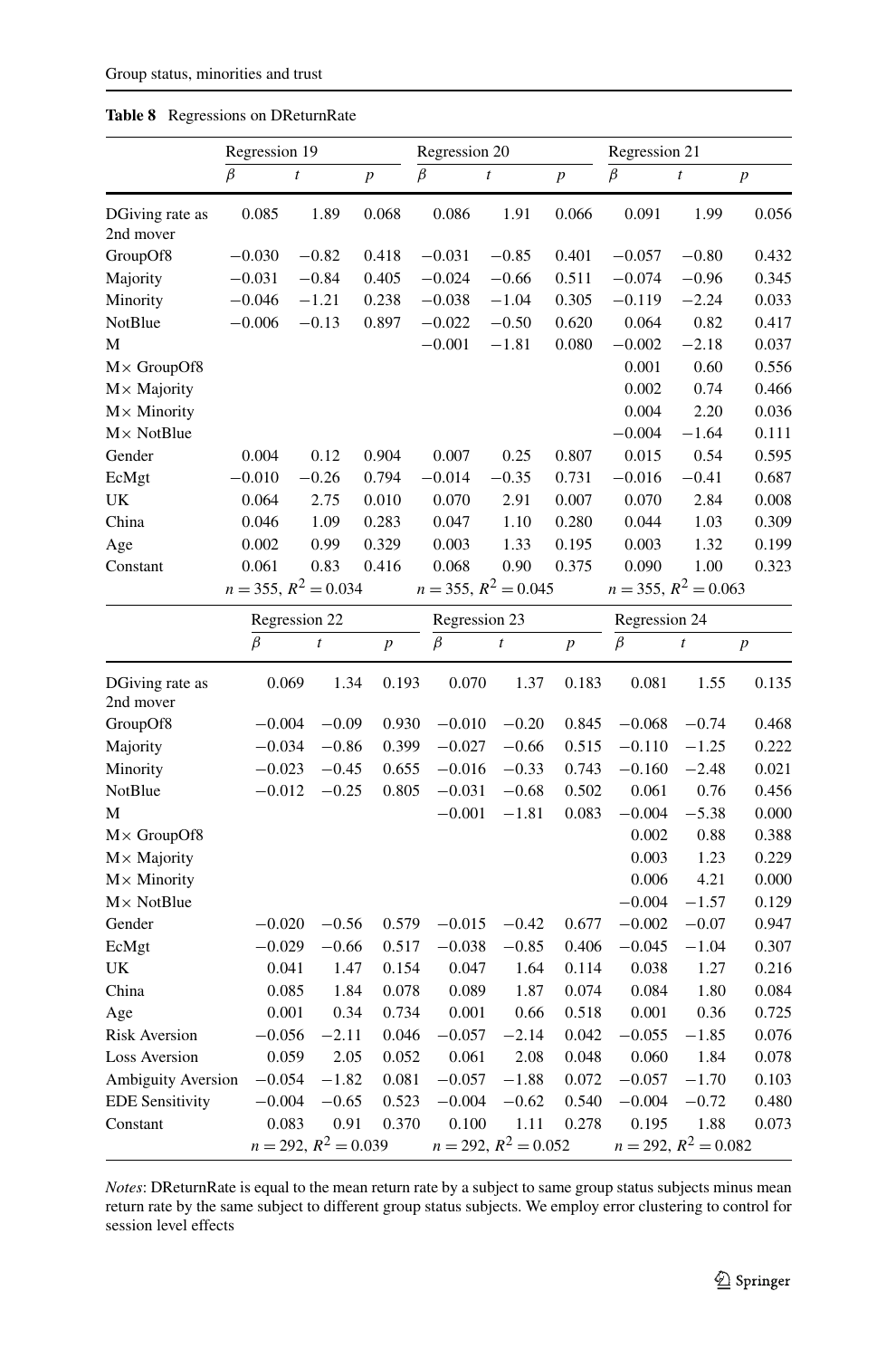<span id="page-23-4"></span>giving. The natural interpretation of this is that, because low status subjects dislike being low status, they discriminate less in giving.

Regarding the last part of the result on minorities, it fits with Result [2](#page-12-4) on minorities returning more to majority subjects. When controlling for the M interaction terms, there is evidence that minority subjects discriminate less (*P <* 0*.*05 in Regressions 21 and  $24$ ).<sup>40</sup>

**Result 5** *Subjects who value their group more return comparatively less to insiders relatively to outsiders*. *Minority subjects who value their group more discriminate more between insiders and outsiders*.

*Support* Subjects who place more value on their own group discriminate *less* in reciprocating trust rather than more ( $P < 0.1$ , 0.05, 0.01, 0.01 in Regressions 19, 20, 23 and 24 respectively). Conversely, subjects placing more value in their minority groups discriminate more ( $P < 0.05$  in Regressions 21 and 24).<sup>41</sup>

*Other results* In all regressions in Tables [5](#page-18-0) through 8, our measure of EDE Sensitiv-ity is uncorrelated with behavior.<sup>[42](#page-23-3)</sup> To the extent that they are proxied by our measure of EDE Sensitivity, experimenter demand effects do not explain perceived value or discrimination in either giving or return rates.

<span id="page-23-0"></span>There is some evidence from Regressions 22–24 that risk averse subjects appear to discriminate less ( $P < 0.05$  or 0.06), loss averse subjects may discriminate more (*P <* 0*.*05 or 0.06) and ambiguity averse subjects may also discriminate more (*P <* 0*.*05 or 0.1);

# **4 Discussion**

<span id="page-23-1"></span>As suggested by social identity theory as applied to the understanding of intergroup discrimination (e.g., Tajfel and Turner [2001\)](#page-29-4), we find evidence of deference, in different ways, from low status and from minority subjects. In the psychological research, majorities and minorities can both display ingroup bias (Leonardelli and Brewer [2001\)](#page-29-24), but our minority subjects discriminate less in return rates against majority subjects when covariates are controlled for (Result [4\)](#page-20-4); and this appears to be connected to greater giving to majority members (Result [2\)](#page-12-4). Our low status subjects are deferential with respect to the amount of trust they put in high status subjects, in the

<span id="page-23-3"></span><span id="page-23-2"></span> $40$  $40$ The first part of Result 4 is robust to all the alternative specifications considered in online Appendix E. The second part (on low group status subjects) is robust with expectations-dependent M unless interaction terms with M and Holt and Laury ([2002](#page-29-20)) variants variables are simultaneously included, and is robust to all other specifications. The third part (on minority subjects) is robust across the different regression specifications in online Appendix F.

<sup>&</sup>lt;sup>41</sup>The first part of the result is robust across the different regression specifications in online Appendix F. The second part is also robust, with the single exception of one regression where M averaged across all stages is employed and Holt and Laury ([2002\)](#page-29-20) variant variables are not included.

 $42$ This result is robust across all regressions in online Appendices E and F.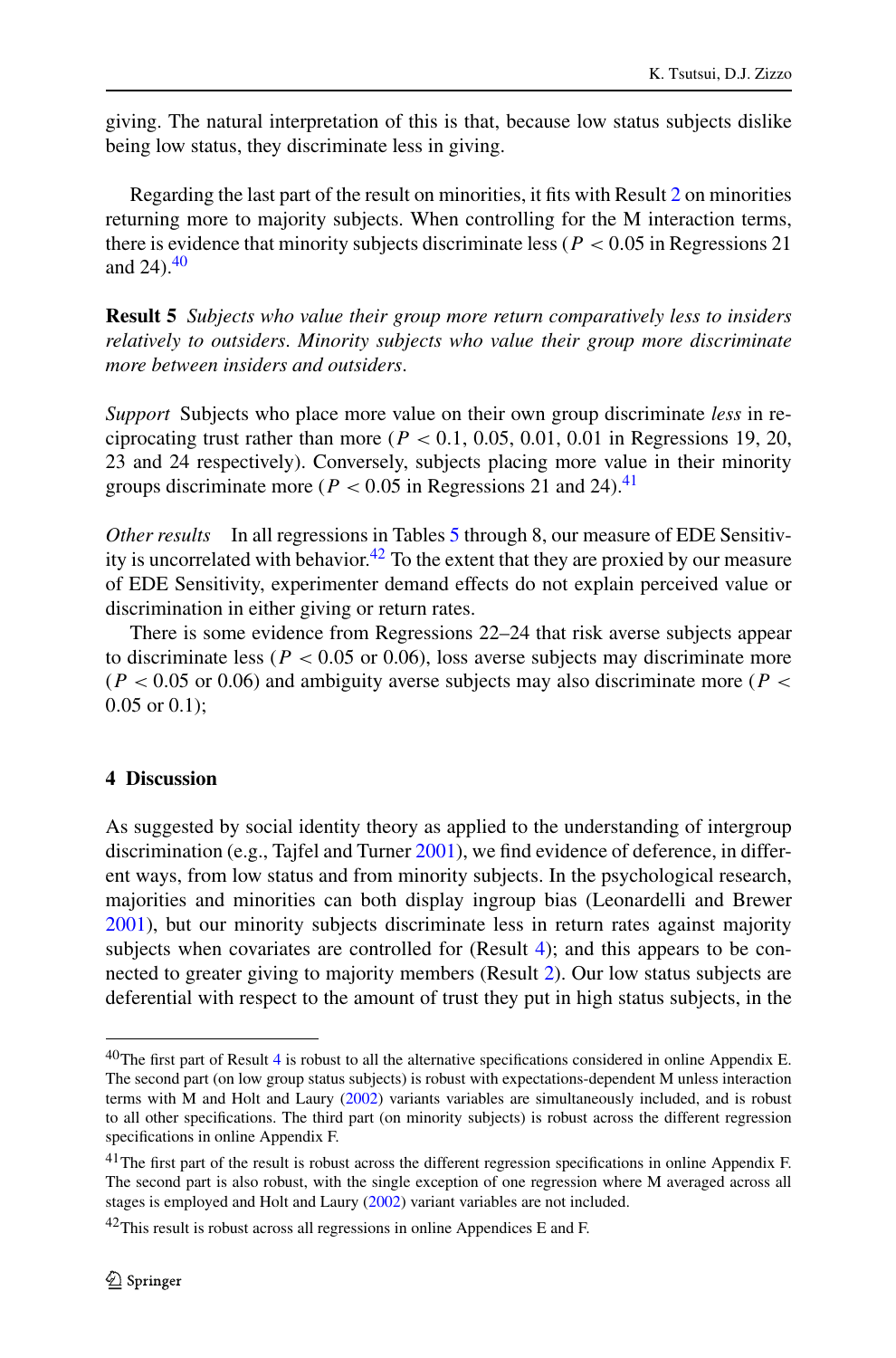sense that they put less trust in other low status subjects (Result [1](#page-12-3)) and so engage in less discrimination (Result [4\)](#page-20-4).

Three obvious qualifiers to our findings apply. First, our group identity manipulation is minimal, and, while this is a good first step to allow interpretability, it is possible that stronger group manipulations may be required to obtain larger or different asymmetries in behavioral results; we know that in other settings the strength of group manipulation does affect behavioral findings (e.g., Charness et al. [2007;](#page-28-0) Chen and Chen [2010](#page-28-5)). Nevertheless, it is striking how we find our minimal group status manipulation having an impact, and more so precisely because it is a minimal manipulation. Second, we cannot rule out that stronger effects of relative group size might follow from more unbalanced group manipulations. As noted in Footnotes [8](#page-3-3) and [20,](#page-9-4) random matching was adopted to have the same probability to play with any other subject in the laboratory whether the co-participant belongs to the same or other group, and, as a by-product of random matching, we needed sufficiently large minority groups to ensure that subjects played with both insiders and outsiders and we maximized statistical power. However, more unbalanced groups are an obvious direction for future research. Third, since random matching was adopted, in the majority/minority treatments, minority group subjects are more frequently matched with majority group members. One might argue that minority subjects are deferential because of interacting more frequently with the majority group more than the minority group. However, on the one hand, the random matching ensured that the probability of re-matching with *any given subject* was precisely the same and so this strategy cannot be justified on the grounds of rational reputational effects; on the other hand, HHZ explicitly tested for the effect of greater frequency of interaction with a 'segregation' treatment where subjects played twice as frequently with insiders as with outsider, and did not find that the aggregate level of discrimination changed as a result of differences in the frequency ofinterac-tion.<sup>[43](#page-24-0)</sup>

<span id="page-24-0"></span>Another key finding of our experiment is that there is loss in psychological value from being either a low status 'outsider' or a member of a minority group. Nevertheless, Table [4](#page-16-0) shows that in-group favoritism and positive perceived value are still present on average with low status subjects. This is a significant finding in the following sense. One potential criticism of our minimal status manipulation is that what we are really inducing is the perception of not being in any group. However, based on (say) the positive perceived value, it is clear that Not Blue subjects still perceive themselves as a group (if a less desirable, low status group) as opposed to perceive

<sup>&</sup>lt;sup>43</sup>Table 2 of HHZ makes the point clearly (and is corroborated by the regressions in Table 3 of HHZ). A 'frequentist' interpretation would imply that there should be less discrimination in the baseline treatment (the *66* treatment in our paper and *C* in HHZ) than in that with segregation. The reason is that in the baseline there is higher frequency of interaction with outsiders, and a lower frequency with insiders, than in the treatment with segregation. However, discrimination in the giving rate (i.e. giving rate towards insiders minus giving rate towards outsiders) was equal to 0.161 in the baseline and 0.141 in the segregation treatment; and discrimination in the return rate (i.e. return rate towards insiders minus return rate towards outsiders) was equal to 0.08 and 0.052 in the baseline and segregation treatments respectively. While the between-treatment differences are minimal (and obviously lacking significance), the point estimates are in the wrong direction relative to what the 'frequentist' interpretation would predict.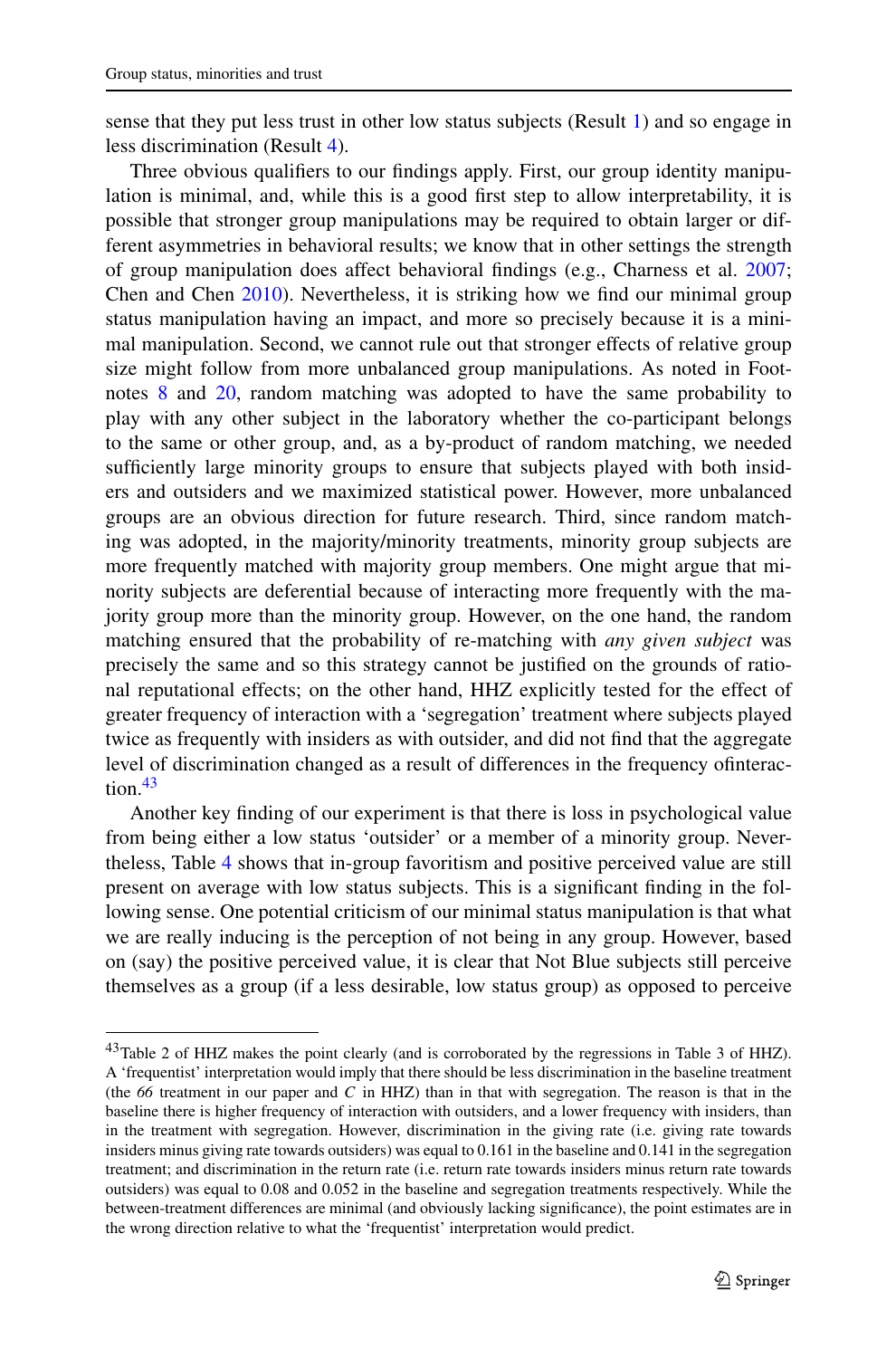themselves as belonging to no group.<sup>[44](#page-25-0)</sup> There are also real world examples, such as the traditional Japanese caste system discussed in the introduction, where being classified as outsiders to the high status group or groups is the defining feature of how the low status group is identified.

It is also interesting to compare these results to those from the psychological research, in relation to which the stylized finding is that, while not universally so, low status groups tend to display outgroup favoritism as opposed to the usual ingroup bias (e.g., Hinkle and Brown [1990](#page-29-25); Jost and Burgess [2000;](#page-29-12) Hewstone et al. [2002\)](#page-28-25). It is clear that the psychological research is right to suggest that low status group members value own group membership less, and are more deferential to high group status subjects as a result. Our study also replicates the psychological finding that low status subjects get lower satisfaction from group membership than on high status subjects (e.g., Ellemers et al. [1988](#page-28-26), [1992;](#page-28-15) Sachdev and Bourhis [1987\)](#page-29-26); so do minority subjects, with minorities generally being perceived more negatively than majorities (Lücken and Simon [2005](#page-29-13); Seyranian et al. [2008\)](#page-29-27).

There is a connection between the results on behavior and those on psychological value. Low status subjects appear to have low morale and this lower investment in own group identity leads to a reduction in trust towards other low status subjects. In relation to minority subjects, there is both low morale and a lower return rate towards other ingroup members. To put this in the organizational context referred to in the introduction, managers need to be aware of the potential unintended consequences for trust, trustworthiness and morale of creating status-based group partitions in an organization. There is the risk of causing low morale among low status—particularly if minority—workers, and, while high status subjects are not affected by discrimination, the overall impact on trust and trustworthiness for the organization is unlikely to be positive.

Because of overall negative discrimination, creating a polarized society in terms of emphasizing domestic (high status and majority) workers versus foreign workers, as it is common among a number for example of UK newspapers and politicians, erodes trust and trustworthiness, hence potentially leading to a more conflict prone society. If foreign workers indeed see themselves as low status, it may also reduce trust of foreign workers in other foreign workers, while reducing the negative effects in terms of trustworthiness with respect to domestic workers. The qualification on the foreign workers seeing themselves as low status is an obvious one, and is especially interesting to consider in the case of long standing status based social systems, such as the caste system in India or Japan. A common understanding of social status, as clearly identified in a caste system, ensures that a high caste agent does not suffer from the negative social capital implications of social group partitioning in the same way as an outcast. Future research is clearly useful to link our stylized artificial group experiment to a richer natural group setup, against which our work can act as a benchmark.

<span id="page-25-0"></span><sup>&</sup>lt;sup>44</sup>For example, in all 10 status differential sessions Not Blue perceived values were equal to 0 (sign test  $P = 0.005$  in relation to both M and Mb).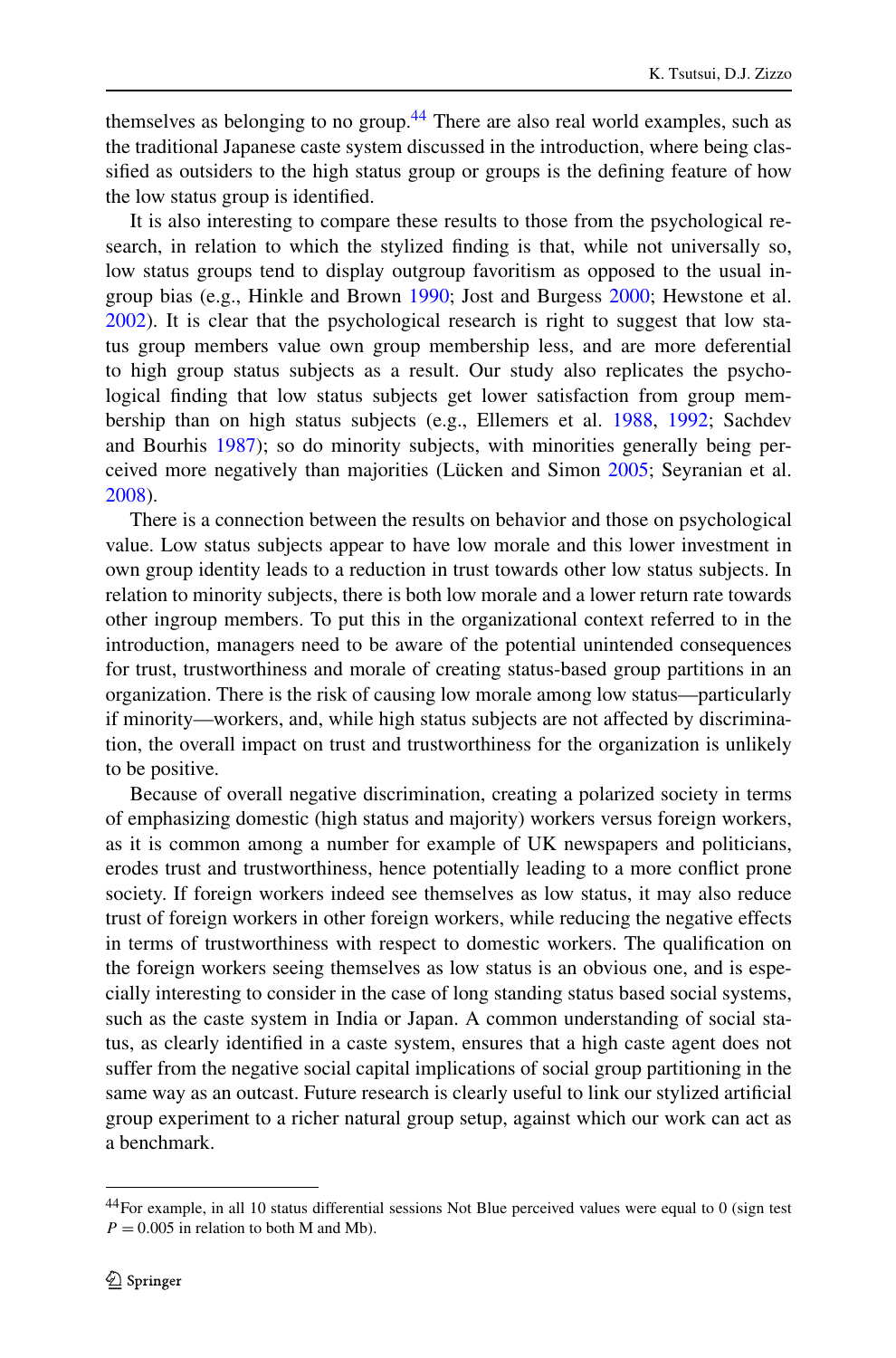One finding which is inconsistent with HHZ is that, in return rate regressions, higher perceived own group value is associated with less discrimination (Result [5\)](#page-23-4). There is a countervailing effect for minority subjects (also as per Result [5](#page-23-4)) and Regression 24 in Table [8](#page-22-0) shows that the two effects basically cancel each other for minority subjects. For subjects who are not in minorities, if our result were replicated, one possible interpretation of this would be that more stringent expectations of trust are associated with members of one's own group, leading to lower return rates for each given level of trust. Put it differently, insiders would feel more let down by any given level of trust from insiders 'like them' (Bacharach et al. [2007;](#page-27-10) Battigalli and Dufwenberg [2007](#page-27-11)), and as a result they would feel less incline to fulfill trust as a result. This could be seen as another side of what Bohnet et al. [\(2008](#page-28-27)) label *betrayal aversion*: if I strongly identify with a group and my higher expectations are not fulfilled, I am more likely to return less as a punishment. Obviously, however, future research needs to determine the extent to which these psychological valuation results are robust, let alone whether our interpretations have merit.

The fact that our results are robust to our experimenter demand effect instrument is at least suggestive evidence that such effects are not a problem in our experiment, or at least they are less of a problem than in most other experiments also given the subtlety of the social statue cue involved. This may not be surprising, since, in a different experiment on inter-group behavior, Turner [\(1975](#page-29-9)) reached a similar conclusion based on a detailed analysis of end of experiment subject reports showing that subjects did not see an experimentally 'appropriate' way to behave, and those that did, did not always conform to it.<sup>[45](#page-26-0)</sup> Nor is there reason to believe that having a market for groups may change group salience and so discrimination behavior as a result of an experimenter demand effect, since, as noted in an earlier footnote, HHZ ran a control treatment—closely mirroring our basic design—where there were groups but no market for groups and found no resulting difference.

<span id="page-26-0"></span>There is a potential parallelism between our findings on minority subjects and our findings on low status subjects; in both cases, there is evidence of comparative unhappiness with one's own position and of deference towards (in the sense of less discrimination against) outsiders, though the latter operates differently for the two cases. It is too early to say whether, in a sense, subjects perceive being in a minority as being of low status. The different way in which a stronger psychological valuation operated with respect of minorities and status with respect to return rates would suggests that, as warned by psychologists (e.g., Hewstone et al. [2002\)](#page-28-25), the analogy can only be drawn that far.

<sup>&</sup>lt;sup>45</sup>Obviously, post-experiment debriefing has limitations (Zizzo [2010\)](#page-29-21) and further research trying to control for the potential explanatory role of experimenter demand effects in affecting experimental research on intergroup behavior would be useful. In this sense, with our minimal group status manipulation and our EDE sensitivity measure, this paper is just a step towards doing so. One specific experimenter demand effect that we tested, following advice by a reviewer, was one where labeling the non-group members as 'outsiders' may lead to greater discrimination against them; in additional regressions, however, interacting a non-group members as 'outsiders' dummy with our EDE sensitivity dummy, we did not find this interaction negative, let alone statistically significantly so.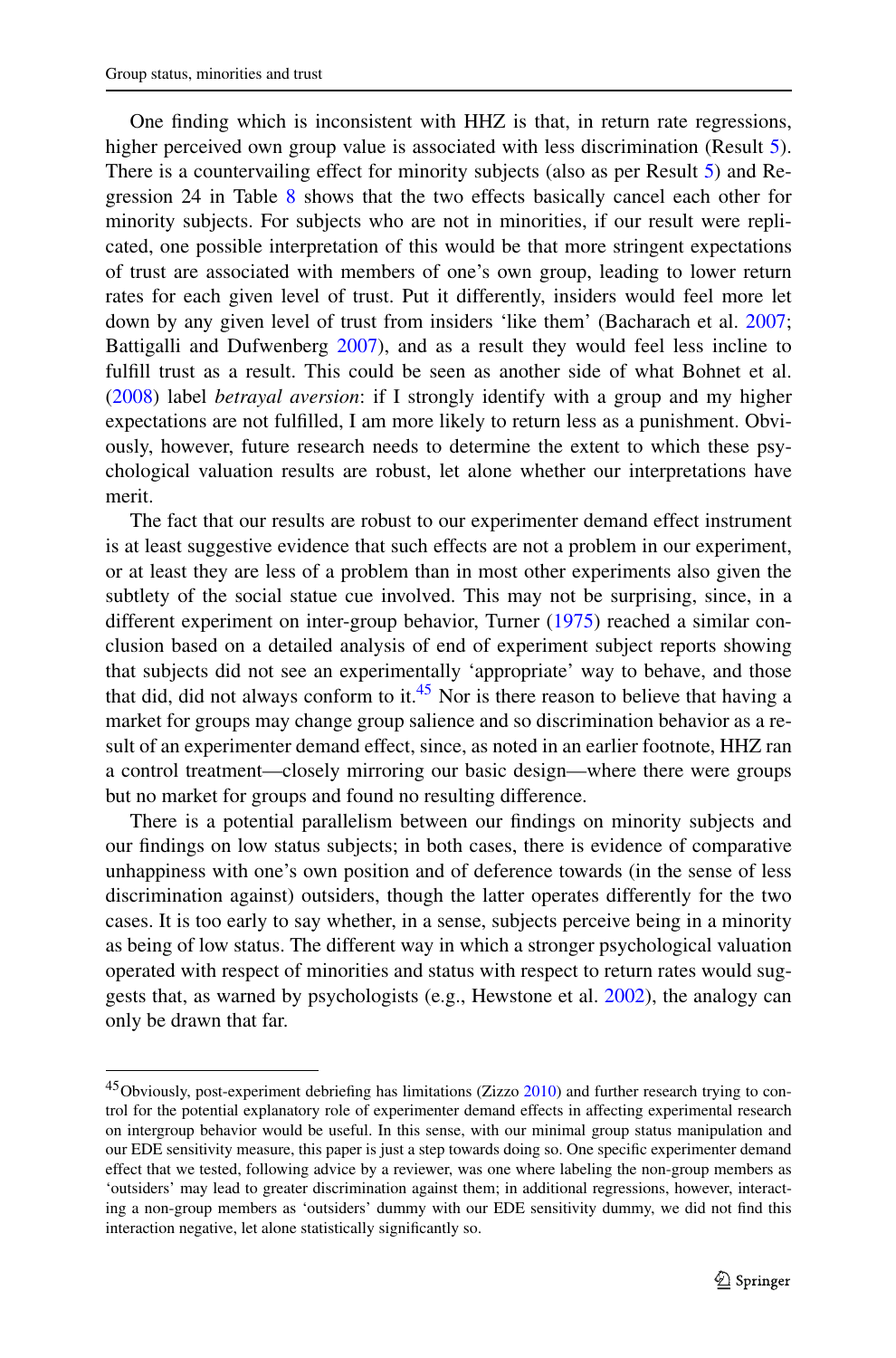# <span id="page-27-7"></span>**5 Conclusions**

We have presented an experiment which employed trust games to look at the impact of low group status and relative group size on trust, trustworthiness and discrimination. While the expected finding of negative discrimination found in HHZ was broadly supported, there are important ways in which group status and comparative group size made a difference. Low status subjects had comparatively low morale by being low status, as measured by own group valuation. They trusted less other low status subjects, implying a comparative deference towards high status subjects. Minority subjects had comparatively low morale by being in a minority. They were less trustworthy with respect to other minority subjects, implying a comparative deference towards majority subjects.

Stronger group identity led to higher discrimination in trust but, surprisingly, to being more unforgiving when it came to reciprocating trust. We conjecture that this may be due to subjects with strong group identity being more likely to feel let down by any lack of trust in them displayed by others in their group. Obviously, further research is needed to verify the robustness of our results, both in general and in relation to specific natural groups and sets of groups.

**Acknowledgements** We thank the University of East Anglia for financial support, three reviewers and participants to presentations in Amsterdam, Copenhagen, East Anglia, Nottingham and Oxford for useful advice. The usual disclaimer applies. The experimental instructions, and other appendices, can be found online at <http://www.uea.ac.uk/~ec601/MinExpEAppendix2.pdf>.

<span id="page-27-5"></span><span id="page-27-2"></span><span id="page-27-0"></span>**Open Access** This article is distributed under the terms of the Creative Commons Attribution License which permits any use, distribution, and reproduction in any medium, provided the original author(s) and the source are credited.

# <span id="page-27-10"></span><span id="page-27-6"></span>**References**

- <span id="page-27-3"></span>Aberson, C. L., & Howanski, L. M. (2002). Effects of self-esteem, status, and identification on two forms of ingroup bias. *Current Research in Social Psychology*, *7*, 225–243.
- <span id="page-27-9"></span>Akerlof, G. A., & Kranton, R. E. (2002). Economics and identity. *The Quarterly Journal of Economics*, *115*, 715–753.
- <span id="page-27-11"></span>Alesina, A., Baqir, R., & Easterly, W. (1999). Public goods and ethnic divisions. *The Quarterly Journal of Economics*, *114*, 1243–1284.
- <span id="page-27-1"></span>Arifovic, J., Friesen, J., Ludwig, A., & Wright, S. (2012). Ethnicity, identity and discrimination among children. *Journal of Economic Psychology*, *33*, 1156–1169.
- <span id="page-27-8"></span>Bacharach, M., Guerra, G., & Zizzo, D. (2007). The self-fulfilling property of trust: an experimental study. *Theory and Decision*, *63*, 349–388.
- <span id="page-27-4"></span>Banerjee, A., Somanathan, R., & Iyer, L. (2005). History, social divisions, and public goods in rural India. *Journal of the European Economic Association*, *3*, 639–647.
- Bateson, M., Nettle, D., & Roberts, G. (2006). Cues of being watched enhance cooperation in a real-world setting. *Biology Letters*, *2*, 412–414.
- Battigalli, P., & Dufwenberg, M. (2007). Guilt in games. *The American Economic Review*, *97*, 170–176.
- BBC (2007). *Caste clouds India's high hopes*. February 5. [http://news.bbc.co.uk/1/hi/world/south\\_asia/](http://news.bbc.co.uk/1/hi/world/south_asia/6320413.stm) [6320413.stm](http://news.bbc.co.uk/1/hi/world/south_asia/6320413.stm).
- Berg, J., Dickhaut, J., & McCabe, K. (1995). Trust, reciprocity, and social history. *Games and Economic Behavior*, *10*, 122–142.
- Berger, J., Ho, B., & Joshi, Y. (2011). *Identity signaling with social capital: a model of symbolic consumption*. SSRN discussion paper.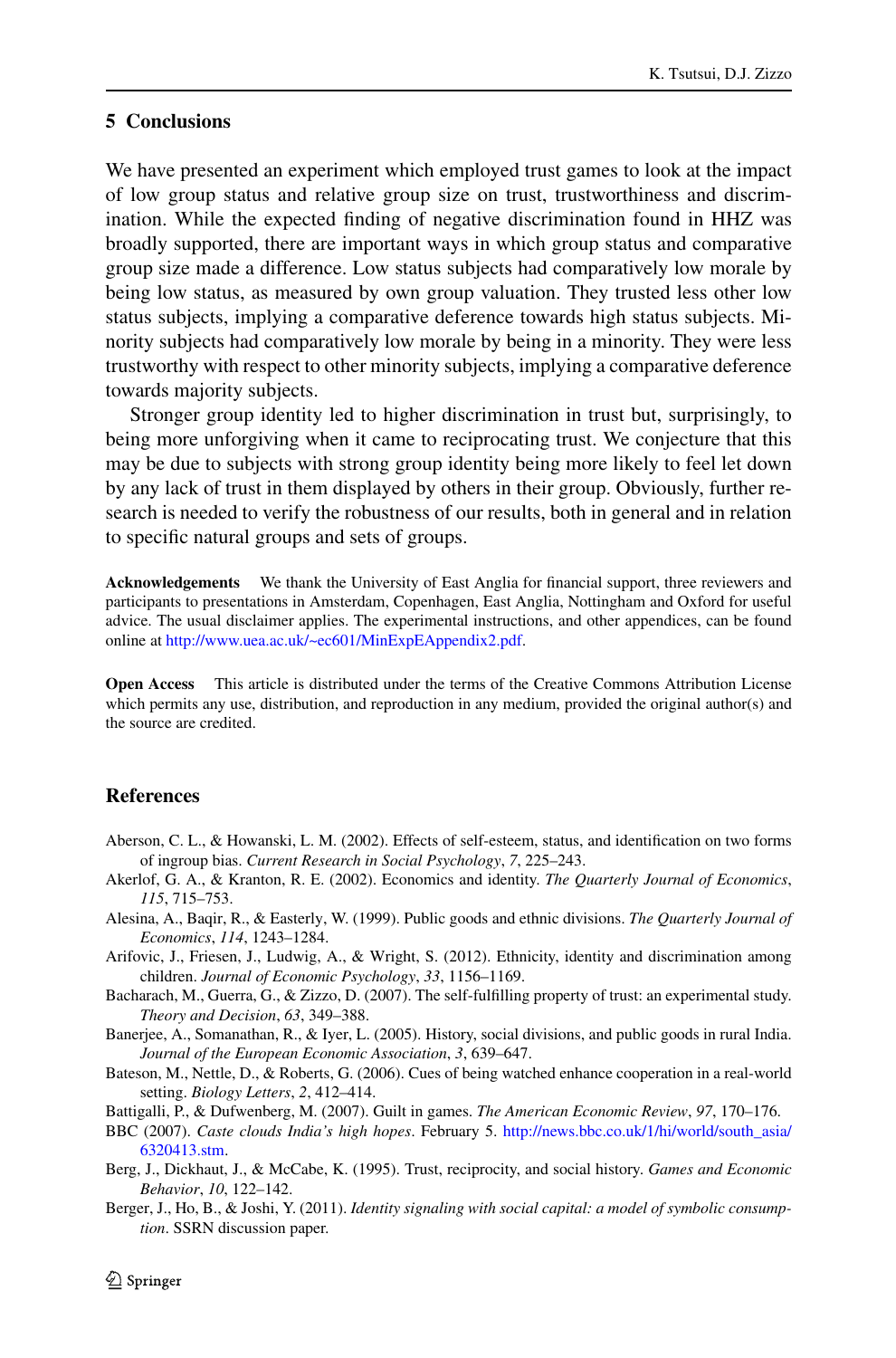- <span id="page-28-27"></span><span id="page-28-20"></span><span id="page-28-14"></span><span id="page-28-9"></span><span id="page-28-5"></span><span id="page-28-0"></span>Brewer, M. B. (1999). The psychology of prejudice: ingroup love and outgroup hate? *Journal of Social Issues*, *55*, 429–444.
- <span id="page-28-3"></span>Brooks, E. (2010). *Stop this state persecution of Roma*. Guardian, August 18. [http://www.guardian.co.uk/](http://www.guardian.co.uk/commentisfree/libertycentral/2010/aug/18/persecution-roma-must-stop) [commentisfree/libertycentral/2010/aug/18/persecution-roma-must-stop.](http://www.guardian.co.uk/commentisfree/libertycentral/2010/aug/18/persecution-roma-must-stop)
- <span id="page-28-8"></span>Bohnet, I., Greig, F., Herrmann, B., & Zeckhauser, R. (2008). Betrayal aversion: evidence from Brazil, China, Oman, Switzerland, Turkey, and the United States. *The American Economic Review*, *98*, 294– 310.
- <span id="page-28-7"></span>Burnham, T., & Hare, B. (2007). Engineering human cooperation. *Human Nature*, *18*, 88–108.
- <span id="page-28-15"></span>Charness, G., Rigotti, L., & Rustichini, A. (2007). Individual behavior and group membership. *The American Economic Review*, *97*, 1340–1352.
- <span id="page-28-26"></span>Chen, R., & Chen, Y. (2010). *The Potential of social identity for equilibrium selection*. Working paper, University of Michigan, Ann Arbor.
- <span id="page-28-19"></span>Chen, Y., & Li, S. X. (2009). Group identity and social preferences. *The American Economic Review*, *99*, 431–457.
- <span id="page-28-23"></span>Costello, K., & Hodson, G. (2011). Social dominance-based threat reactions to immigrants in need of assistance. *European Journal of Social Psychology*, *41*, 220–231.
- <span id="page-28-22"></span>Dunbar, R. (2006). We believe. *New Scientist*, *2536*, 30–33.
- <span id="page-28-17"></span>Ellemers, N., Doosje, B., Van Knippenberg, A., & Wilke, H. (1992). Status protection in high status minority groups. *European Journal of Social Psychology*, *22*, 123–140.
- Ellemers, N., Van Knippenberg, A., De Vries, N., & Wilke, H. (1988). Social identification and permeability of group boundaries. *European Journal of Social Psychology*, *18*, 497–513.
- <span id="page-28-12"></span>Engle-Warnick, J., & Laszlo, S. (2006). *Learning-by-doing in an ambiguous environment*. CIRANO discussion paper 2006s-29, Montreal.
- <span id="page-28-11"></span>Falk, A., & Fischbacher, U. (2001). Distributional consequences and intentions in a model of reciprocity. *Annales d'Économie et de Statistique*, *63–64*, 7.
- <span id="page-28-6"></span>Fehr, E., & Schmidt, K. M. (1999). A theory of fairness, competition, and cooperation. *The Quarterly Journal of Economics*, *114*, 817–868.
- <span id="page-28-18"></span>Fehr, E., Fischbacher, U., von Rosenbladt, B., Schupp, J., & Wagner, G. G. (2003). *A nation-wide laboratory: examining trust and trustworthiness by integrating behavioral experiments into representative surveys*. IEW working papers iewwp141, Institute for Empirical Research in Economics, University of Zurich.
- <span id="page-28-16"></span><span id="page-28-1"></span>Fehr, E., Hoff, K., & Kshetramade, M. (2008). Spite and development. *American Economic Review Papers and Proceedings*, *98*, 494–499.
- Fershtman, C., & Gneezy, U. (2001). Discrimination in a segmented society: an experimental approach. *The Quarterly Journal of Economics*, *116*, 351–377.
- <span id="page-28-13"></span>Files, J. S., Casey, C. M., & Oleson, K. C. (2010). Intergroup bias in children: development and persistence. *European Journal of Social Psychology*, *40*, 671–678.
- <span id="page-28-24"></span>Fischbacher, U. (2007). Z-Tree: Zurich toolbox for ready-made economic experiments. *Experimental Economics*, *10*, 171–178.
- <span id="page-28-21"></span>Glaeser, E. L., Laibson, D. I., Scheinkman, J. A., & Soutter, C. L. (2000). Measuring trust. *The Quarterly Journal of Economics*, *115*, 811–846.
- <span id="page-28-4"></span><span id="page-28-2"></span>Goette, L., Huffman, D., & Meier, S. (2006). The impact of group membership on cooperation and norm enforcement: evidence using random assignment to real social groups. *The American Economic Review*, *96*, 212–216.
- <span id="page-28-10"></span>Goette, L., Huffman, D., Meier, S., & Sutter, M. (2012). Competition between organizational groups: its impact on altruistic and antisocial motivations. *Management Science*, *58*, 948–960.
- <span id="page-28-25"></span>Guerra, G., & Zizzo, D. Z. (2004). Trust responsiveness and beliefs. *Journal of Economic Behavior & Organization*, *55*, 25–30.
- Haley, K. J., & Fessler, D. M. T. (2005). Nobody's watching? Subtle cues affect generosity in an anonymous economic game. *Evolution and Human Behavior*, *26*, 245–256.
- Hargreaves Heap, S. P., & Varoufakis, Y. (2002). Some experimental evidence on the evolution of discrimination, co-operation and perceptions of fairness. *The Economic Journal*, *112*, 679–703.
- Hargreaves Heap, S. P., & Zizzo, D. J. (2009). The value of groups. *The American Economic Review*, *99*, 295–323.
- Harris, S., & Brown, J. R. (1971). Self-esteem and racial preference in black children. In *Proceedings of the 79th convention of the American psychological association* (Vol. 6).
- Hewstone, M., Rubin, M., & Willis, H. (2002). Intergroup bias. *Annual Review of Psychology*, 575–605.